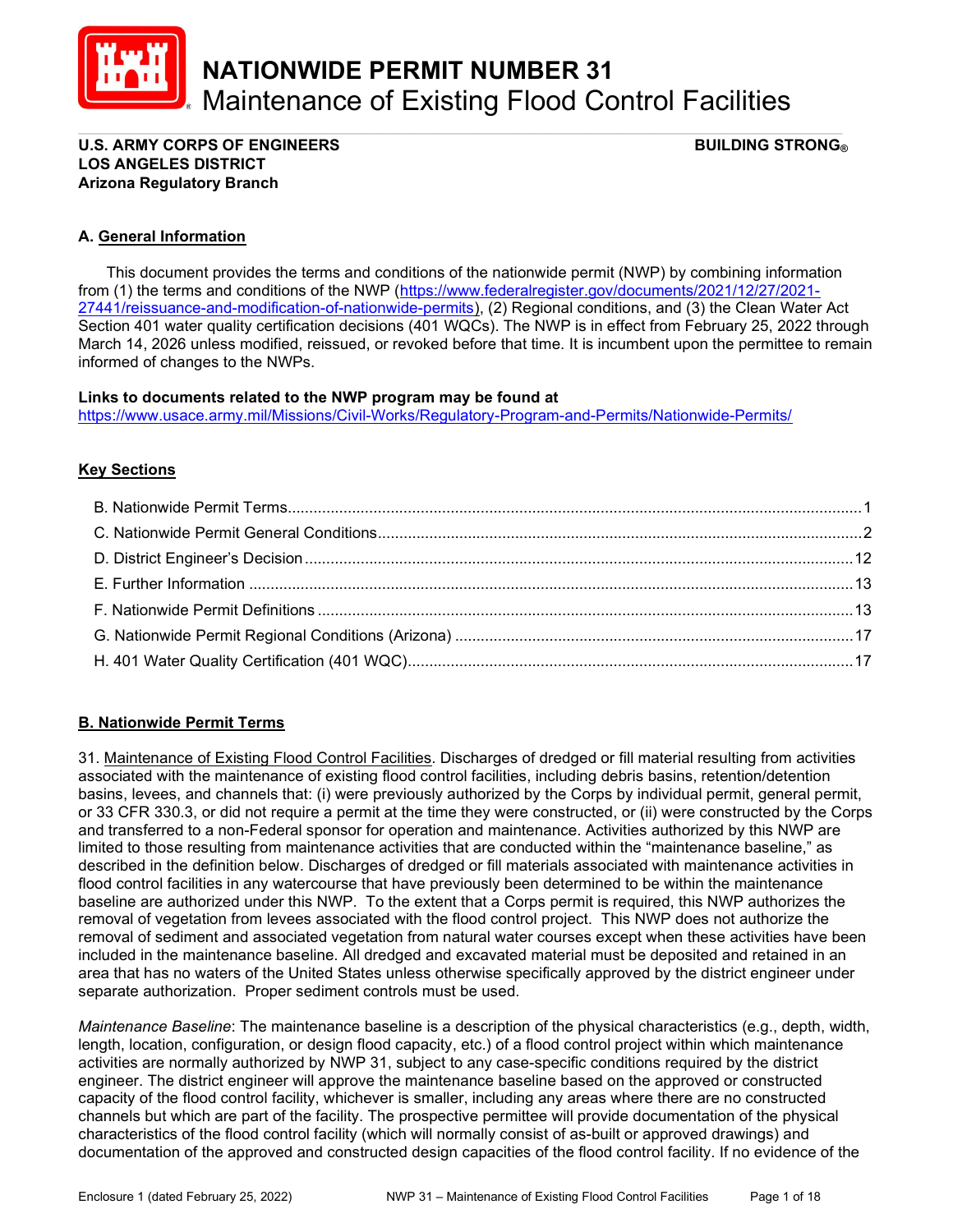constructed capacity exists, the approved capacity will be used. The documentation will also include best management practices to ensure that the adverse environmental impacts caused by the maintenance activities are no more than minimal, especially in maintenance areas where there are no constructed channels. (The Corps may request maintenance records in areas where there has not been recent maintenance.) Revocation or modification of the final determination of the maintenance baseline can only be done in accordance with 33 CFR 330.5. Except in emergencies as described below, this NWP cannot be used until the district engineer approves the maintenance baseline and determines the need for mitigation and any regional or activity-specific conditions. Once determined, the maintenance baseline will remain valid for any subsequent reissuance of this NWP. This NWP does not authorize maintenance of a flood control facility that has been abandoned. A flood control facility will be considered abandoned if it has operated at a significantly reduced capacity without needed maintenance being accomplished in a timely manner. A flood control facility will not be considered abandoned if the prospective permittee is in the process of obtaining other authorizations or approvals required for maintenance activities and is experiencing delays in obtaining those authorizations or approvals.

Mitigation: The district engineer will determine any required mitigation one-time only for impacts associated with maintenance work at the same time that the maintenance baseline is approved. Such one-time mitigation will be required when necessary to ensure that adverse environmental effects are no more than minimal, both individually and cumulatively. Such mitigation will only be required once for any specific reach of a flood control project. However, if one-time mitigation is required for impacts associated with maintenance activities, the district engineer will not delay needed maintenance, provided the district engineer and the permittee establish a schedule for identification, approval, development, construction and completion of any such required mitigation. Once the onetime mitigation described above has been completed, or a determination made that mitigation is not required, no further mitigation will be required for maintenance activities within the maintenance baseline (see Note, below). In determining appropriate mitigation, the district engineer will give special consideration to natural water courses that have been included in the maintenance baseline and require mitigation and/or best management practices as appropriate.

Emergency Situations: In emergency situations, this NWP may be used to authorize maintenance activities in flood control facilities for which no maintenance baseline has been approved. Emergency situations are those which would result in an unacceptable hazard to life, a significant loss of property, or an immediate, unforeseen, and significant economic hardship if action is not taken before a maintenance baseline can be approved. In such situations, the determination of mitigation requirements, if any, may be deferred until the emergency has been resolved. Once the emergency has ended, a maintenance baseline must be established expeditiously, and mitigation, including mitigation for maintenance conducted during the emergency, must be required as appropriate.

Notification: The permittee must submit a pre-construction notification to the district engineer before any maintenance work is conducted (see general condition 32). The pre-construction notification may be for activityspecific maintenance or for maintenance of the entire flood control facility by submitting a five-year (or less) maintenance plan. The pre-construction notification must include a description of the maintenance baseline and the disposal site for dredged or excavated material. (Authorities: Sections 10 and 404)

Note: If the maintenance baseline was approved by the district engineer under a prior version of NWP 31, and the district engineer imposed the one-time compensatory mitigation requirement on maintenance for a specific reach of a flood control project authorized by that prior version of NWP 31, during the period this version of NWP 31 is in effect, the district engineer will not require additional compensatory mitigation for maintenance activities authorized by this NWP in that specific reach of the flood control project.

### C. Nationwide Permit General Conditions

Note: To qualify for NWP authorization, the prospective permittee must comply with the following general conditions, as applicable, in addition to any regional or case-specific conditions imposed by the division engineer or district engineer. Prospective permittees should contact the appropriate Corps district office to determine if regional conditions have been imposed on an NWP. Prospective permittees should also contact the appropriate Corps district office to determine the status of Clean Water Act Section 401 water quality certification and/or Coastal Zone Management Act consistency for an NWP. Every person who may wish to obtain permit authorization under one or more NWPs, or who is currently relying on an existing or prior permit authorization under one or more NWPs, has been and is on notice that all of the provisions of 33 CFR 330.1 through 330.6 apply to every NWP authorization. Note especially 33 CFR 330.5 relating to the modification, suspension, or revocation of any NWP authorization.

1. Navigation. (a) No activity may cause more than a minimal adverse effect on navigation.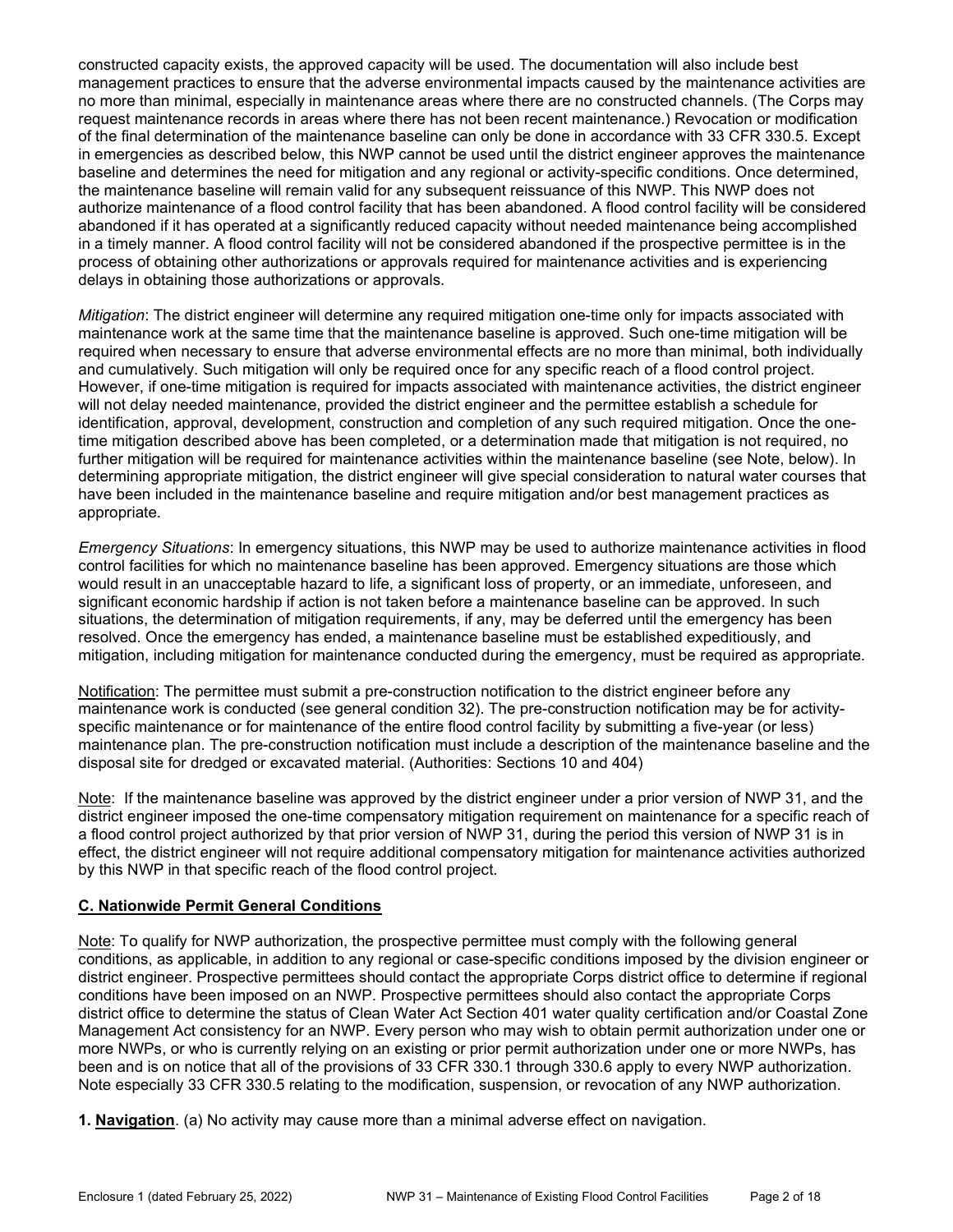(b) Any safety lights and signals prescribed by the U.S. Coast Guard, through regulations or otherwise, must be installed and maintained at the permittee's expense on authorized facilities in navigable waters of the United States.

(c) The permittee understands and agrees that, if future operations by the United States require the removal, relocation, or other alteration, of the structure or work herein authorized, or if, in the opinion of the Secretary of the Army or his or her authorized representative, said structure or work shall cause unreasonable obstruction to the free navigation of the navigable waters, the permittee will be required, upon due notice from the Corps of Engineers, to remove, relocate, or alter the structural work or obstructions caused thereby, without expense to the United States. No claim shall be made against the United States on account of any such removal or alteration.

2. Aquatic Life Movements. No activity may substantially disrupt the necessary life cycle movements of those species of aquatic life indigenous to the waterbody, including those species that normally migrate through the area, unless the activity's primary purpose is to impound water. All permanent and temporary crossings of waterbodies shall be suitably culverted, bridged, or otherwise designed and constructed to maintain low flows to sustain the movement of those aquatic species. If a bottomless culvert cannot be used, then the crossing should be designed and constructed to minimize adverse effects to aquatic life movements.

3. Spawning Areas. Activities in spawning areas during spawning seasons must be avoided to the maximum extent practicable. Activities that result in the physical destruction (e.g., through excavation, fill, or downstream smothering by substantial turbidity) of an important spawning area are not authorized.

4. Migratory Bird Breeding Areas. Activities in waters of the United States that serve as breeding areas for migratory birds must be avoided to the maximum extent practicable.

5. Shellfish Beds. No activity may occur in areas of concentrated shellfish populations, unless the activity is directly related to a shellfish harvesting activity authorized by NWPs 4 and 48, or is a shellfish seeding or habitat restoration activity authorized by NWP 27.

6. Suitable Material. No activity may use unsuitable material (e.g., trash, debris, car bodies, asphalt, etc.). Material used for construction or discharged must be free from toxic pollutants in toxic amounts (see section 307 of the Clean Water Act).

7. Water Supply Intakes. No activity may occur in the proximity of a public water supply intake, except where the activity is for the repair or improvement of public water supply intake structures or adjacent bank stabilization.

8. Adverse Effects From Impoundments. If the activity creates an impoundment of water, adverse effects to the aquatic system due to accelerating the passage of water, and/or restricting its flow must be minimized to the maximum extent practicable.

9. Management of Water Flows. To the maximum extent practicable, the pre-construction course, condition, capacity, and location of open waters must be maintained for each activity, including stream channelization, storm water management activities, and temporary and permanent road crossings, except as provided below. The activity must be constructed to withstand expected high flows. The activity must not restrict or impede the passage of normal or high flows, unless the primary purpose of the activity is to impound water or manage high flows. The activity may alter the pre-construction course, condition, capacity, and location of open waters if it benefits the aquatic environment (e.g., stream restoration or relocation activities).

10. Fills Within 100-Year Floodplains. The activity must comply with applicable FEMA-approved state or local floodplain management requirements.

11. Equipment. Heavy equipment working in wetlands or mudflats must be placed on mats, or other measures must be taken to minimize soil disturbance.

12. Soil Erosion and Sediment Controls. Appropriate soil erosion and sediment controls must be used and maintained in effective operating condition during construction, and all exposed soil and other fills, as well as any work below the ordinary high water mark or high tide line, must be permanently stabilized at the earliest practicable date. Permittees are encouraged to perform work within waters of the United States during periods of low-flow or no-flow, or during low tides.

13. Removal of Temporary Structures and Fills. Temporary structures must be removed, to the maximum extent practicable, after their use has been discontinued. Temporary fills must be removed in their entirety and the affected areas returned to pre-construction elevations. The affected areas must be revegetated, as appropriate.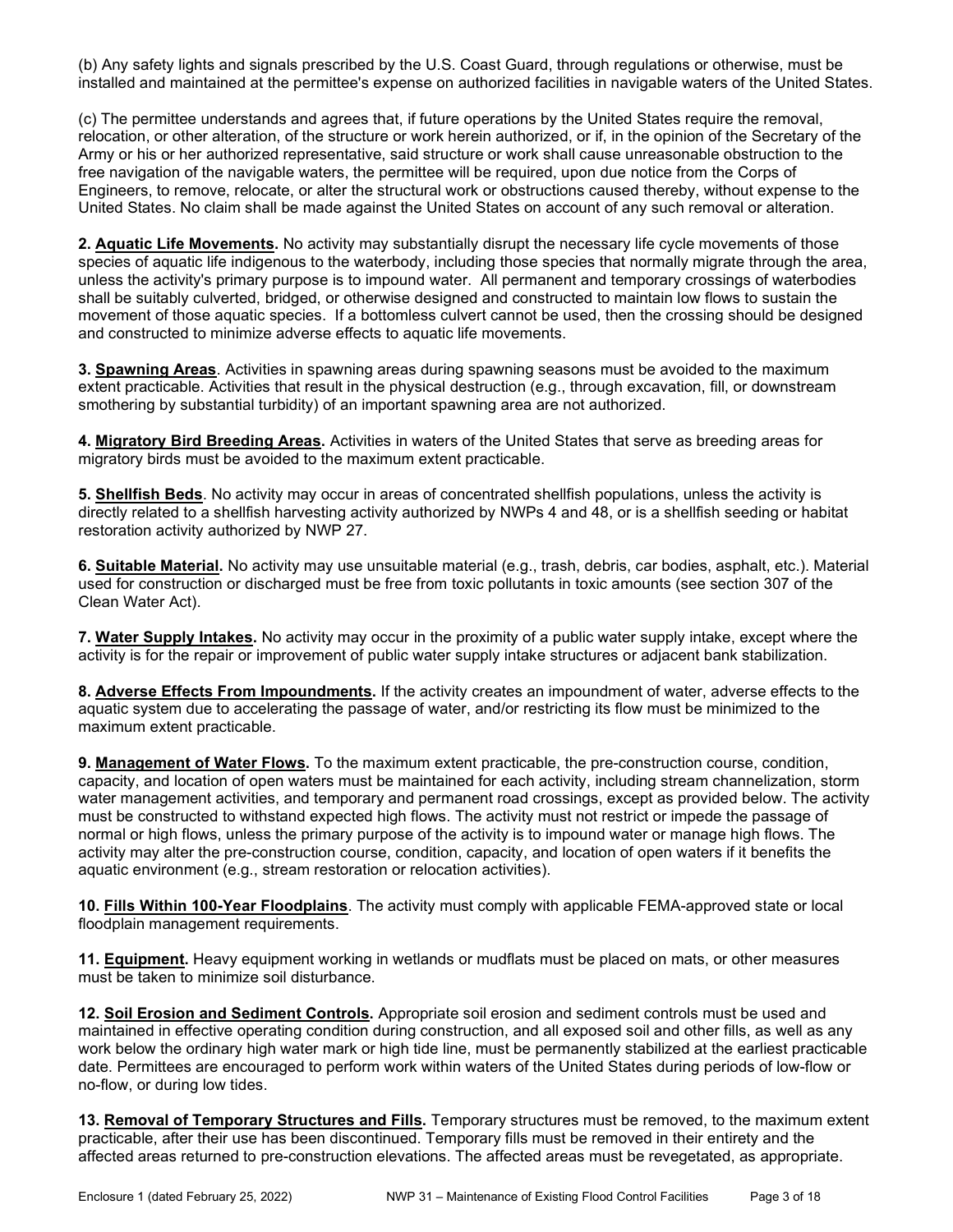14. Proper Maintenance. Any authorized structure or fill shall be properly maintained, including maintenance to ensure public safety and compliance with applicable NWP general conditions, as well as any activity-specific conditions added by the district engineer to an NWP authorization.

15. Single and Complete Project. The activity must be a single and complete project. The same NWP cannot be used more than once for the same single and complete project.

16. Wild and Scenic Rivers. (a) No NWP activity may occur in a component of the National Wild and Scenic River System, or in a river officially designated by Congress as a "study river" for possible inclusion in the system while the river is in an official study status, unless the appropriate Federal agency with direct management responsibility for such river, has determined in writing that the proposed activity will not adversely affect the Wild and Scenic River designation or study status.

(b) If a proposed NWP activity will occur in a component of the National Wild and Scenic River System, or in a river officially designated by Congress as a "study river" for possible inclusion in the system while the river is in an official study status, the permittee must submit a pre-construction notification (see general condition 32). The district engineer will coordinate the PCN with the Federal agency with direct management responsibility for that river. Permittees shall not begin the NWP activity until notified by the district engineer that the Federal agency with direct management responsibility for that river has determined in writing that the proposed NWP activity will not adversely affect the Wild and Scenic River designation or study status.

(c) Information on Wild and Scenic Rivers may be obtained from the appropriate Federal land management agency responsible for the designated Wild and Scenic River or study river (e.g., National Park Service, U.S. Forest Service, Bureau of Land Management, U.S. Fish and Wildlife Service). Information on these rivers is also available at: http://www.rivers.gov/.

17. Tribal Rights. No activity or its operation may impair reserved tribal rights, including, but not limited to, reserved water rights and treaty fishing and hunting rights.

18. Endangered Species. (a) No activity is authorized under any NWP which is likely to directly or indirectly jeopardize the continued existence of a threatened or endangered species or a species proposed for such designation, as identified under the Federal Endangered Species Act (ESA), or which will directly or indirectly destroy or adversely modify designated critical habitat or critical habitat proposed for such designation. No activity is authorized under any NWP which "may affect" a listed species or critical habitat, unless ESA section 7 consultation addressing the consequences of the proposed activity on listed species or critical habitat has been completed. See 50 CFR 402.02 for the definition of "effects of the action" for the purposes of ESA section 7 consultation, as well as 50 CFR 402.17, which provides further explanation under ESA section 7 regarding "activities that are reasonably certain to occur" and "consequences caused by the proposed action."

(b) Federal agencies should follow their own procedures for complying with the requirements of the ESA (see 33 CFR 330.4(f)(1)). If pre-construction notification is required for the proposed activity, the Federal permittee must provide the district engineer with the appropriate documentation to demonstrate compliance with those requirements. The district engineer will verify that the appropriate documentation has been submitted. If the appropriate documentation has not been submitted, additional ESA section 7 consultation may be necessary for the activity and the respective federal agency would be responsible for fulfilling its obligation under section 7 of the ESA.

(c) Non-federal permittees must submit a pre-construction notification to the district engineer if any listed species (or species proposed for listing) or designated critical habitat (or critical habitat proposed such designation) might be affected or is in the vicinity of the activity, or if the activity is located in designated critical habitat or critical habitat proposed for such designation, and shall not begin work on the activity until notified by the district engineer that the requirements of the ESA have been satisfied and that the activity is authorized. For activities that might affect Federally-listed endangered or threatened species (or species proposed for listing) or designated critical habitat (or critical habitat proposed for such designation), the pre-construction notification must include the name(s) of the endangered or threatened species (or species proposed for listing) that might be affected by the proposed activity or that utilize the designated critical habitat (or critical habitat proposed for such designation) that might be affected by the proposed activity. The district engineer will determine whether the proposed activity "may affect" or will have "no effect" to listed species and designated critical habitat and will notify the non-Federal applicant of the Corps' determination within 45 days of receipt of a complete pre-construction notification. For activities where the non-Federal applicant has identified listed species (or species proposed for listing) or designated critical habitat (or critical habitat proposed for such designation) that might be affected or is in the vicinity of the activity, and has so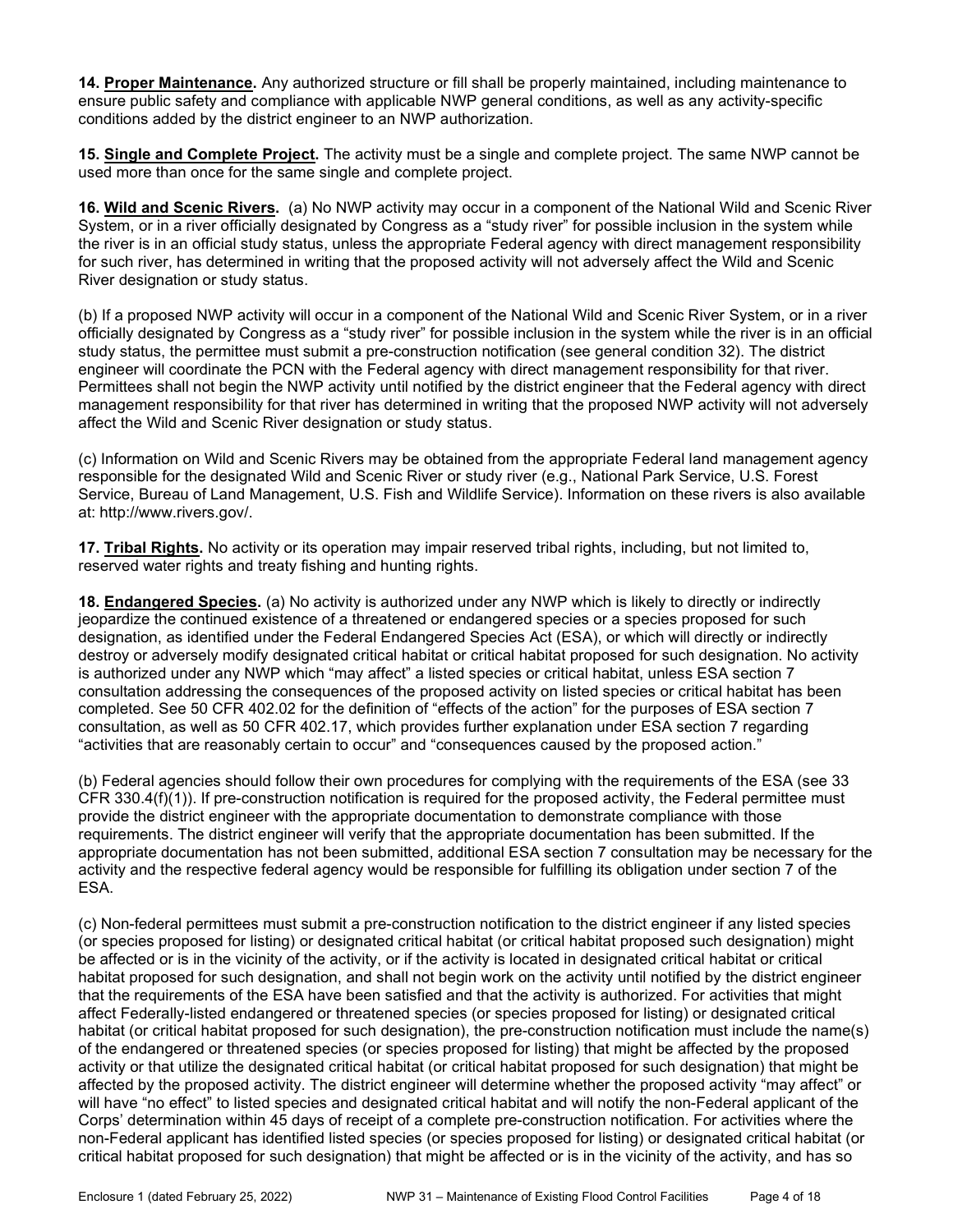notified the Corps, the applicant shall not begin work until the Corps has provided notification that the proposed activity will have "no effect" on listed species (or species proposed for listing or designated critical habitat (or critical habitat proposed for such designation), or until ESA section 7 consultation or conference has been completed. If the non-Federal applicant has not heard back from the Corps within 45 days, the applicant must still wait for notification from the Corps.

(d) As a result of formal or informal consultation or conference with the FWS or NMFS the district engineer may add species-specific permit conditions to the NWPs.

(e) Authorization of an activity by an NWP does not authorize the "take" of a threatened or endangered species as defined under the ESA. In the absence of separate authorization (e.g., an ESA Section 10 Permit, a Biological Opinion with "incidental take" provisions, etc.) from the FWS or the NMFS, the Endangered Species Act prohibits any person subject to the jurisdiction of the United States to take a listed species, where "take" means to harass, harm, pursue, hunt, shoot, wound, kill, trap, capture, or collect, or to attempt to engage in any such conduct. The word "harm" in the definition of "take'' means an act which actually kills or injures wildlife. Such an act may include significant habitat modification or degradation where it actually kills or injures wildlife by significantly impairing essential behavioral patterns, including breeding, feeding or sheltering.

(f) If the non-federal permittee has a valid ESA section  $10(a)(1)(B)$  incidental take permit with an approved Habitat Conservation Plan for a project or a group of projects that includes the proposed NWP activity, the non-federal applicant should provide a copy of that ESA section 10(a)(1)(B) permit with the PCN required by paragraph (c) of this general condition. The district engineer will coordinate with the agency that issued the ESA section 10(a)(1)(B) permit to determine whether the proposed NWP activity and the associated incidental take were considered in the internal ESA section 7 consultation conducted for the ESA section 10(a)(1)(B) permit. If that coordination results in concurrence from the agency that the proposed NWP activity and the associated incidental take were considered in the internal ESA section 7 consultation for the ESA section 10(a)(1)(B) permit, the district engineer does not need to conduct a separate ESA section 7 consultation for the proposed NWP activity. The district engineer will notify the non-federal applicant within 45 days of receipt of a complete pre-construction notification whether the ESA section 10(a)(1)(B) permit covers the proposed NWP activity or whether additional ESA section 7 consultation is required.

(g) Information on the location of threatened and endangered species and their critical habitat can be obtained directly from the offices of the FWS and NMFS or their world wide web pages at http://www.fws.gov/ or http://www.fws.gov/ipac and http://www.nmfs.noaa.gov/pr/species/esa/ respectively.

19. Migratory Birds and Bald and Golden Eagles. The permittee is responsible for ensuring that an action authorized by an NWP complies with the Migratory Bird Treaty Act and the Bald and Golden Eagle Protection Act. The permittee is responsible for contacting the appropriate local office of the U.S. Fish and Wildlife Service to determine what measures, if any, are necessary or appropriate to reduce adverse effects to migratory birds or eagles, including whether "incidental take" permits are necessary and available under the Migratory Bird Treaty Act or Bald and Golden Eagle Protection Act for a particular activity.

20. Historic Properties. (a) No activity is authorized under any NWP which may have the potential to cause effects to properties listed, or eligible for listing, in the National Register of Historic Places until the requirements of Section 106 of the National Historic Preservation Act (NHPA) have been satisfied.

(b) Federal permittees should follow their own procedures for complying with the requirements of section 106 of the National Historic Preservation Act (see 33 CFR 330.4(g)(1)). If pre-construction notification is required for the proposed NWP activity, the Federal permittee must provide the district engineer with the appropriate documentation to demonstrate compliance with those requirements. The district engineer will verify that the appropriate documentation has been submitted. If the appropriate documentation is not submitted, then additional consultation under section 106 may be necessary. The respective federal agency is responsible for fulfilling its obligation to comply with section 106.

(c) Non-federal permittees must submit a pre-construction notification to the district engineer if the NWP activity might have the potential to cause effects to any historic properties listed on, determined to be eligible for listing on, or potentially eligible for listing on the National Register of Historic Places, including previously unidentified properties. For such activities, the pre-construction notification must state which historic properties might have the potential to be affected by the proposed NWP activity or include a vicinity map indicating the location of the historic properties or the potential for the presence of historic properties. Assistance regarding information on the location of, or potential for, the presence of historic properties can be sought from the State Historic Preservation Officer, Tribal Historic Preservation Officer, or designated tribal representative, as appropriate, and the National Register of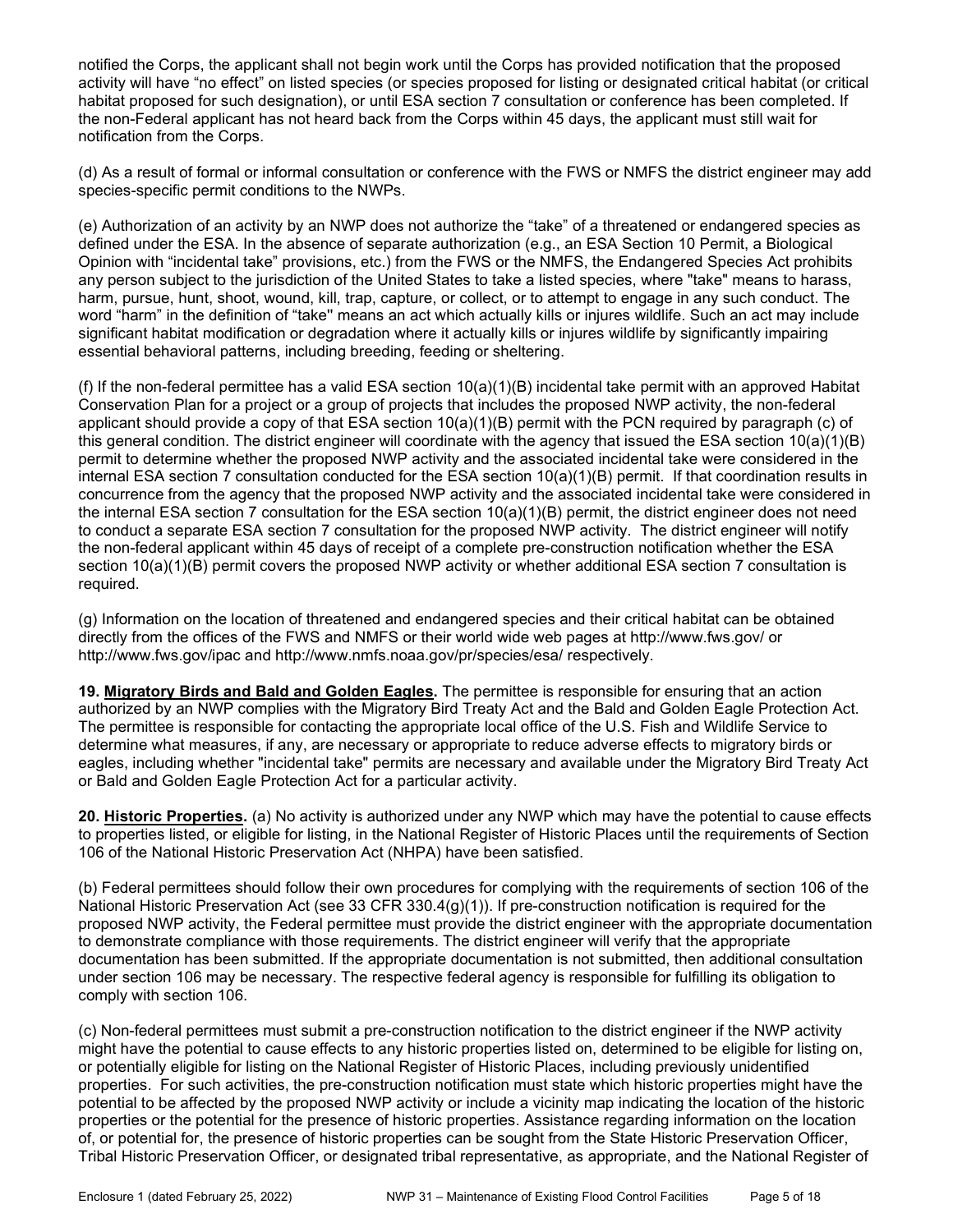Historic Places (see 33 CFR 330.4(g)). When reviewing pre-construction notifications, district engineers will comply with the current procedures for addressing the requirements of section 106 of the National Historic Preservation Act. The district engineer shall make a reasonable and good faith effort to carry out appropriate identification efforts commensurate with potential impacts, which may include background research, consultation, oral history interviews, sample field investigation, and/or field survey. Based on the information submitted in the PCN and these identification efforts, the district engineer shall determine whether the proposed NWP activity has the potential to cause effects on the historic properties. Section 106 consultation is not required when the district engineer determines that the activity does not have the potential to cause effects on historic properties (see 36 CFR 800.3(a)). Section 106 consultation is required when the district engineer determines that the activity has the potential to cause effects on historic properties. The district engineer will conduct consultation with consulting parties identified under 36 CFR 800.2(c) when he or she makes any of the following effect determinations for the purposes of section 106 of the NHPA: no historic properties affected, no adverse effect, or adverse effect.

(d) Where the non-Federal applicant has identified historic properties on which the proposed NWP activity might have the potential to cause effects and has so notified the Corps, the non-Federal applicant shall not begin the activity until notified by the district engineer either that the activity has no potential to cause effects to historic properties or that NHPA section 106 consultation has been completed. For non-federal permittees, the district engineer will notify the prospective permittee within 45 days of receipt of a complete pre-construction notification whether NHPA section 106 consultation is required. If NHPA section 106 consultation is required, the district engineer will notify the non-Federal applicant that he or she cannot begin the activity until section 106 consultation is completed. If the non-Federal applicant has not heard back from the Corps within 45 days, the applicant must still wait for notification from the Corps.

(e) Prospective permittees should be aware that section 110k of the NHPA (54 U.S.C. 306113) prevents the Corps from granting a permit or other assistance to an applicant who, with intent to avoid the requirements of section 106 of the NHPA, has intentionally significantly adversely affected a historic property to which the permit would relate, or having legal power to prevent it, allowed such significant adverse effect to occur, unless the Corps, after consultation with the Advisory Council on Historic Preservation (ACHP), determines that circumstances justify granting such assistance despite the adverse effect created or permitted by the applicant. If circumstances justify granting the assistance, the Corps is required to notify the ACHP and provide documentation specifying the circumstances, the degree of damage to the integrity of any historic properties affected, and proposed mitigation. This documentation must include any views obtained from the applicant, SHPO/THPO, appropriate Indian tribes if the undertaking occurs on or affects historic properties on tribal lands or affects properties of interest to those tribes, and other parties known to have a legitimate interest in the impacts to the permitted activity on historic properties.

21. Discovery of Previously Unknown Remains and Artifacts. Permittees that discover any previously unknown historic, cultural or archeological remains and artifacts while accomplishing the activity authorized by an NWP, they must immediately notify the district engineer of what they have found, and to the maximum extent practicable, avoid construction activities that may affect the remains and artifacts until the required coordination has been completed. The district engineer will initiate the Federal, Tribal, and state coordination required to determine if the items or remains warrant a recovery effort or if the site is eligible for listing in the National Register of Historic Places.

22. Designated Critical Resource Waters. Critical resource waters include, NOAA-managed marine sanctuaries and marine monuments, and National Estuarine Research Reserves. The district engineer may designate, after notice and opportunity for public comment, additional waters officially designated by a state as having particular environmental or ecological significance, such as outstanding national resource waters or state natural heritage sites. The district engineer may also designate additional critical resource waters after notice and opportunity for public comment.

(a) Discharges of dredged or fill material into waters of the United States are not authorized by NWPs 7, 12, 14, 16, 17, 21, 29, 31, 35, 39, 40, 42, 43, 44, 49, 50, 51, 52, 57 and 58 for any activity within, or directly affecting, critical resource waters, including wetlands adjacent to such waters.

(b) For NWPs 3, 8, 10, 13, 15, 18, 19, 22, 23, 25, 27, 28, 30, 33, 34, 36, 37, 38, and 54, notification is required in accordance with general condition 32, for any activity proposed by permittees in the designated critical resource waters including wetlands adjacent to those waters. The district engineer may authorize activities under these NWPs only after she or he determines that the impacts to the critical resource waters will be no more than minimal.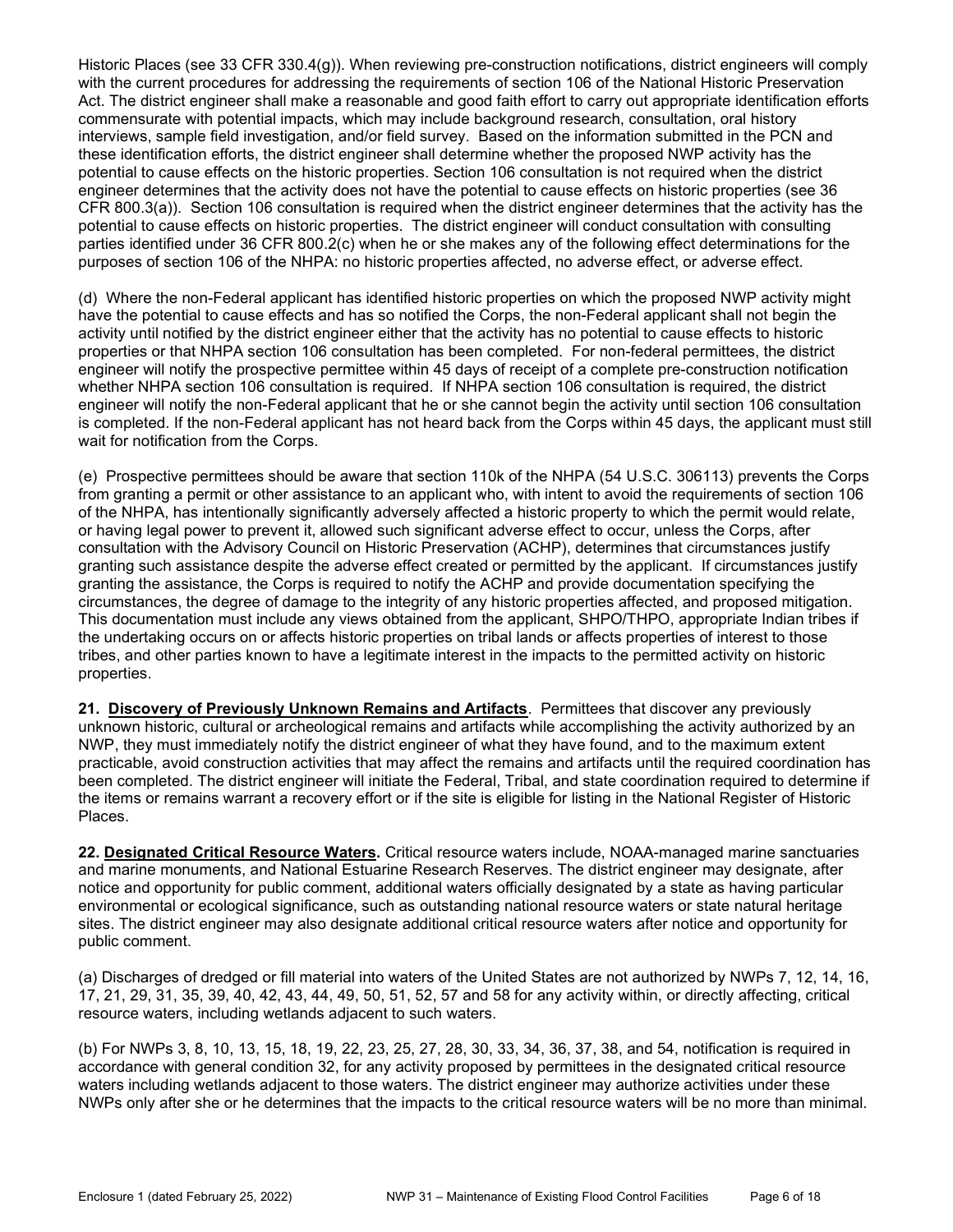23. Mitigation. The district engineer will consider the following factors when determining appropriate and practicable mitigation necessary to ensure that the individual and cumulative adverse environmental effects are no more than minimal:

(a) The activity must be designed and constructed to avoid and minimize adverse effects, both temporary and permanent, to waters of the United States to the maximum extent practicable at the project site (i.e., on site).

(b) Mitigation in all its forms (avoiding, minimizing, rectifying, reducing, or compensating for resource losses) will be required to the extent necessary to ensure that the individual and cumulative adverse environmental effects are no more than minimal.

(c) Compensatory mitigation at a minimum one-for-one ratio will be required for all wetland losses that exceed 1/10 acre and require pre-construction notification, unless the district engineer determines in writing that either some other form of mitigation would be more environmentally appropriate or the adverse environmental effects of the proposed activity are no more than minimal, and provides an activity-specific waiver of this requirement. For wetland losses of 1/10-acre or less that require pre-construction notification, the district engineer may determine on a case-by-case basis that compensatory mitigation is required to ensure that the activity results in only minimal adverse environmental effects.

(d) Compensatory mitigation at a minimum one-for-one ratio will be required for all losses of stream bed that exceed 3/100-acre and require pre-construction notification, unless the district engineer determines in writing that either some other form of mitigation would be more environmentally appropriate or the adverse environmental effects of the proposed activity are no more than minimal, and provides an activity-specific waiver of this requirement. This compensatory mitigation requirement may be satisfied through the restoration or enhancement of riparian areas next to streams in accordance with paragraph (e) of this general condition. For losses of stream bed of 3/100-acre or less that require pre-construction notification, the district engineer may determine on a case-bycase basis that compensatory mitigation is required to ensure that the activity results in only minimal adverse environmental effects. Compensatory mitigation for losses of streams should be provided, if practicable, through stream rehabilitation, enhancement, or preservation, since streams are difficult-to-replace resources (see 33 CFR 332.3(e)(3)).

(e) Compensatory mitigation plans for NWP activities in or near streams or other open waters will normally include a requirement for the restoration or enhancement, maintenance, and legal protection (e.g., conservation easements) of riparian areas next to open waters. In some cases, the restoration or maintenance/protection of riparian areas may be the only compensatory mitigation required. If restoring riparian areas involves planting vegetation, only native species should be planted. The width of the required riparian area will address documented water quality or aquatic habitat loss concerns. Normally, the riparian area will be 25 to 50 feet wide on each side of the stream, but the district engineer may require slightly wider riparian areas to address documented water quality or habitat loss concerns. If it is not possible to restore or maintain/protect a riparian area on both sides of a stream, or if the waterbody is a lake or coastal waters, then restoring or maintaining/protecting a riparian area along a single bank or shoreline may be sufficient. Where both wetlands and open waters exist on the project site, the district engineer will determine the appropriate compensatory mitigation (e.g., riparian areas and/or wetlands compensation) based on what is best for the aquatic environment on a watershed basis. In cases where riparian areas are determined to be the most appropriate form of minimization or compensatory mitigation, the district engineer may waive or reduce the requirement to provide wetland compensatory mitigation for wetland losses.

(f) Compensatory mitigation projects provided to offset losses of aquatic resources must comply with the applicable provisions of 33 CFR part 332.

(1) The prospective permittee is responsible for proposing an appropriate compensatory mitigation option if compensatory mitigation is necessary to ensure that the activity results in no more than minimal adverse environmental effects. For the NWPs, the preferred mechanism for providing compensatory mitigation is mitigation bank credits or in-lieu fee program credits (see 33 CFR 332.3(b)(2) and (3)). However, if an appropriate number and type of mitigation bank or in-lieu credits are not available at the time the PCN is submitted to the district engineer, the district engineer may approve the use of permittee-responsible mitigation.

(2) The amount of compensatory mitigation required by the district engineer must be sufficient to ensure that the authorized activity results in no more than minimal individual and cumulative adverse environmental effects (see 33 CFR 330.1(e)(3)). (See also 33 CFR 332.3(f).)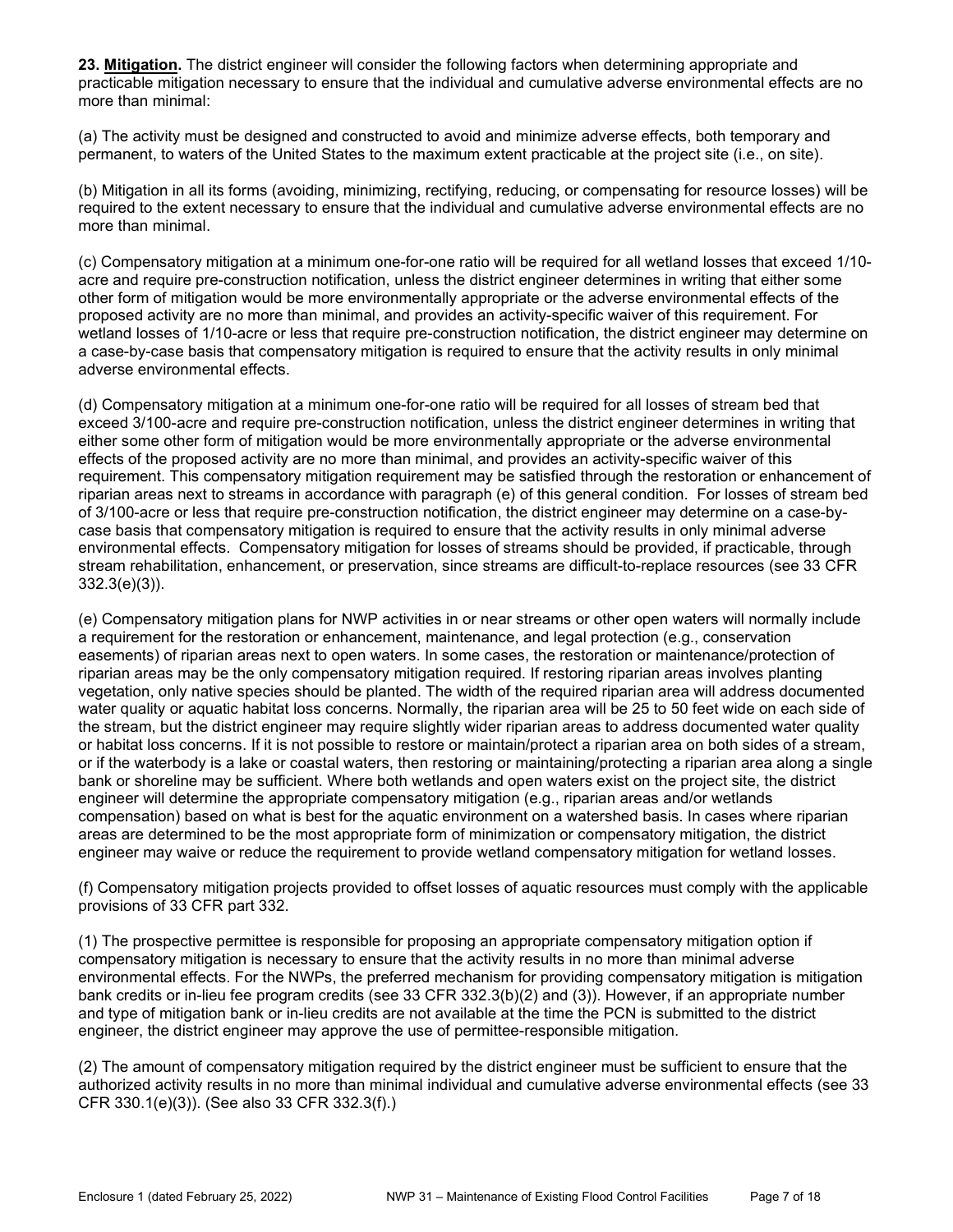(3) Since the likelihood of success is greater and the impacts to potentially valuable uplands are reduced, aquatic resource restoration should be the first compensatory mitigation option considered for permittee-responsible mitigation.

(4) If permittee-responsible mitigation is the proposed option, the prospective permittee is responsible for submitting a mitigation plan. A conceptual or detailed mitigation plan may be used by the district engineer to make the decision on the NWP verification request, but a final mitigation plan that addresses the applicable requirements of 33 CFR 332.4(c)(2) through (14) must be approved by the district engineer before the permittee begins work in waters of the United States, unless the district engineer determines that prior approval of the final mitigation plan is not practicable or not necessary to ensure timely completion of the required compensatory mitigation (see 33 CFR 332.3(k)(3)). If permittee-responsible mitigation is the proposed option, and the proposed compensatory mitigation site is located on land in which another federal agency holds an easement, the district engineer will coordinate with that federal agency to determine if proposed compensatory mitigation project is compatible with the terms of the easement.

(5) If mitigation bank or in-lieu fee program credits are the proposed option, the mitigation plan needs to address only the baseline conditions at the impact site and the number of credits to be provided (see 33 CFR 332.4(c)(1)(ii)).

(6) Compensatory mitigation requirements (e.g., resource type and amount to be provided as compensatory mitigation, site protection, ecological performance standards, monitoring requirements) may be addressed through conditions added to the NWP authorization, instead of components of a compensatory mitigation plan (see 33 CFR 332.4(c)(1)(ii)).

(g) Compensatory mitigation will not be used to increase the acreage losses allowed by the acreage limits of the NWPs. For example, if an NWP has an acreage limit of 1/2-acre, it cannot be used to authorize any NWP activity resulting in the loss of greater than 1/2-acre of waters of the United States, even if compensatory mitigation is provided that replaces or restores some of the lost waters. However, compensatory mitigation can and should be used, as necessary, to ensure that an NWP activity already meeting the established acreage limits also satisfies the no more than minimal impact requirement for the NWPs.

(h) Permittees may propose the use of mitigation banks, in-lieu fee programs, or permittee-responsible mitigation. When developing a compensatory mitigation proposal, the permittee must consider appropriate and practicable options consistent with the framework at 33 CFR 332.3(b). For activities resulting in the loss of marine or estuarine resources, permittee-responsible mitigation may be environmentally preferable if there are no mitigation banks or in-lieu fee programs in the area that have marine or estuarine credits available for sale or transfer to the permittee. For permittee-responsible mitigation, the special conditions of the NWP verification must clearly indicate the party or parties responsible for the implementation and performance of the compensatory mitigation project, and, if required, its long-term management.

(i) Where certain functions and services of waters of the United States are permanently adversely affected by a regulated activity, such as discharges of dredged or fill material into waters of the United States that will convert a forested or scrub-shrub wetland to a herbaceous wetland in a permanently maintained utility line right-of-way, mitigation may be required to reduce the adverse environmental effects of the activity to the no more than minimal level.

24. Safety of Impoundment Structures. To ensure that all impoundment structures are safely designed, the district engineer may require non-Federal applicants to demonstrate that the structures comply with established state or federal, dam safety criteria or have been designed by qualified persons. The district engineer may also require documentation that the design has been independently reviewed by similarly qualified persons, and appropriate modifications made to ensure safety.

25. Water Quality. (a) Where the certifying authority (state, authorized tribe, or EPA, as appropriate) has not previously certified compliance of an NWP with CWA section 401, a CWA section 401 water quality certification for the proposed discharge must be obtained or waived (see 33 CFR 330.4(c)). If the permittee cannot comply with all of the conditions of a water quality certification previously issued by certifying authority for the issuance of the NWP, then the permittee must obtain a water quality certification or waiver for the proposed discharge in order for the activity to be authorized by an NWP.

(b) If the NWP activity requires pre-construction notification and the certifying authority has not previously certified compliance of an NWP with CWA section 401, the proposed discharge is not authorized by an NWP until water quality certification is obtained or waived. If the certifying authority issues a water quality certification for the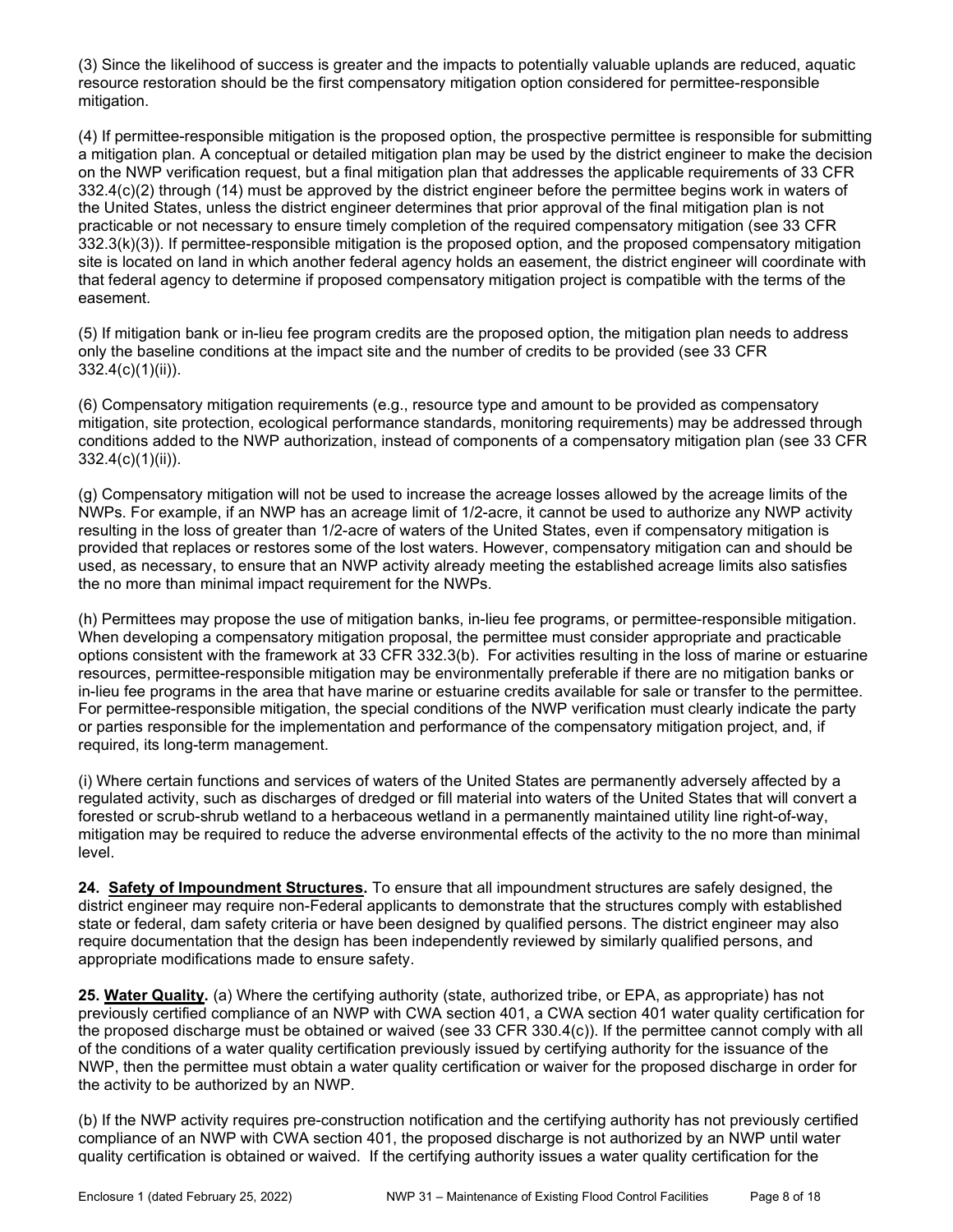proposed discharge, the permittee must submit a copy of the certification to the district engineer. The discharge is not authorized by an NWP until the district engineer has notified the permittee that the water quality certification requirement has been satisfied by the issuance of a water quality certification or a waiver.

(c) The district engineer or certifying authority may require additional water quality management measures to ensure that the authorized activity does not result in more than minimal degradation of water quality.

26. Coastal Zone Management. In coastal states where an NWP has not previously received a state coastal zone management consistency concurrence, an individual state coastal zone management consistency concurrence must be obtained, or a presumption of concurrence must occur (see 33 CFR 330.4(d)). If the permittee cannot comply with all of the conditions of a coastal zone management consistency concurrence previously issued by the state, then the permittee must obtain an individual coastal zone management consistency concurrence or presumption of concurrence in order for the activity to be authorized by an NWP. The district engineer or a state may require additional measures to ensure that the authorized activity is consistent with state coastal zone management requirements.

27. Regional and Case-By-Case Conditions. The activity must comply with any regional conditions that may have been added by the Division Engineer (see 33 CFR 330.4(e)) and with any case specific conditions added by the Corps or by the state, Indian Tribe, or U.S. EPA in its CWA section 401 Water Quality Certification, or by the state in its Coastal Zone Management Act consistency determination.

28. Use of Multiple Nationwide Permits. The use of more than one NWP for a single and complete project is authorized, subject to the following restrictions:

(a) If only one of the NWPs used to authorize the single and complete project has a specified acreage limit, the acreage loss of waters of the United States cannot exceed the acreage limit of the NWP with the highest specified acreage limit. For example, if a road crossing over tidal waters is constructed under NWP 14, with associated bank stabilization authorized by NWP 13, the maximum acreage loss of waters of the United States for the total project cannot exceed 1/3-acre.

(b) If one or more of the NWPs used to authorize the single and complete project has specified acreage limits, the acreage loss of waters of the United States authorized by those NWPs cannot exceed their respective specified acreage limits. For example, if a commercial development is constructed under NWP 39, and the single and complete project includes the filling of an upland ditch authorized by NWP 46, the maximum acreage loss of waters of the United States for the commercial development under NWP 39 cannot exceed 1/2-acre, and the total acreage loss of waters of United States due to the NWP 39 and 46 activities cannot exceed 1 acre.

29. Transfer of Nationwide Permit Verifications. If the permittee sells the property associated with a nationwide permit verification, the permittee may transfer the nationwide permit verification to the new owner by submitting a letter to the appropriate Corps district office to validate the transfer. A copy of the nationwide permit verification must be attached to the letter, and the letter must contain the following statement and signature:

"When the structures or work authorized by this nationwide permit are still in existence at the time the property is transferred, the terms and conditions of this nationwide permit, including any special conditions, will continue to be binding on the new owner(s) of the property. To validate the transfer of this nationwide permit and the associated liabilities associated with compliance with its terms and conditions, have the transferee sign and date below."

(Transferee)

\_\_\_\_\_\_\_\_\_\_\_\_\_\_\_\_\_\_\_\_\_\_\_\_\_\_\_\_\_\_\_\_\_\_\_\_\_\_\_\_\_\_\_\_\_ (Date)

<sup>30.</sup> Compliance Certification. Each permittee who receives an NWP verification letter from the Corps must provide a signed certification documenting completion of the authorized activity and implementation of any required compensatory mitigation. The success of any required permittee-responsible mitigation, including the achievement of ecological performance standards, will be addressed separately by the district engineer. The Corps will provide the permittee the certification document with the NWP verification letter. The certification document will include: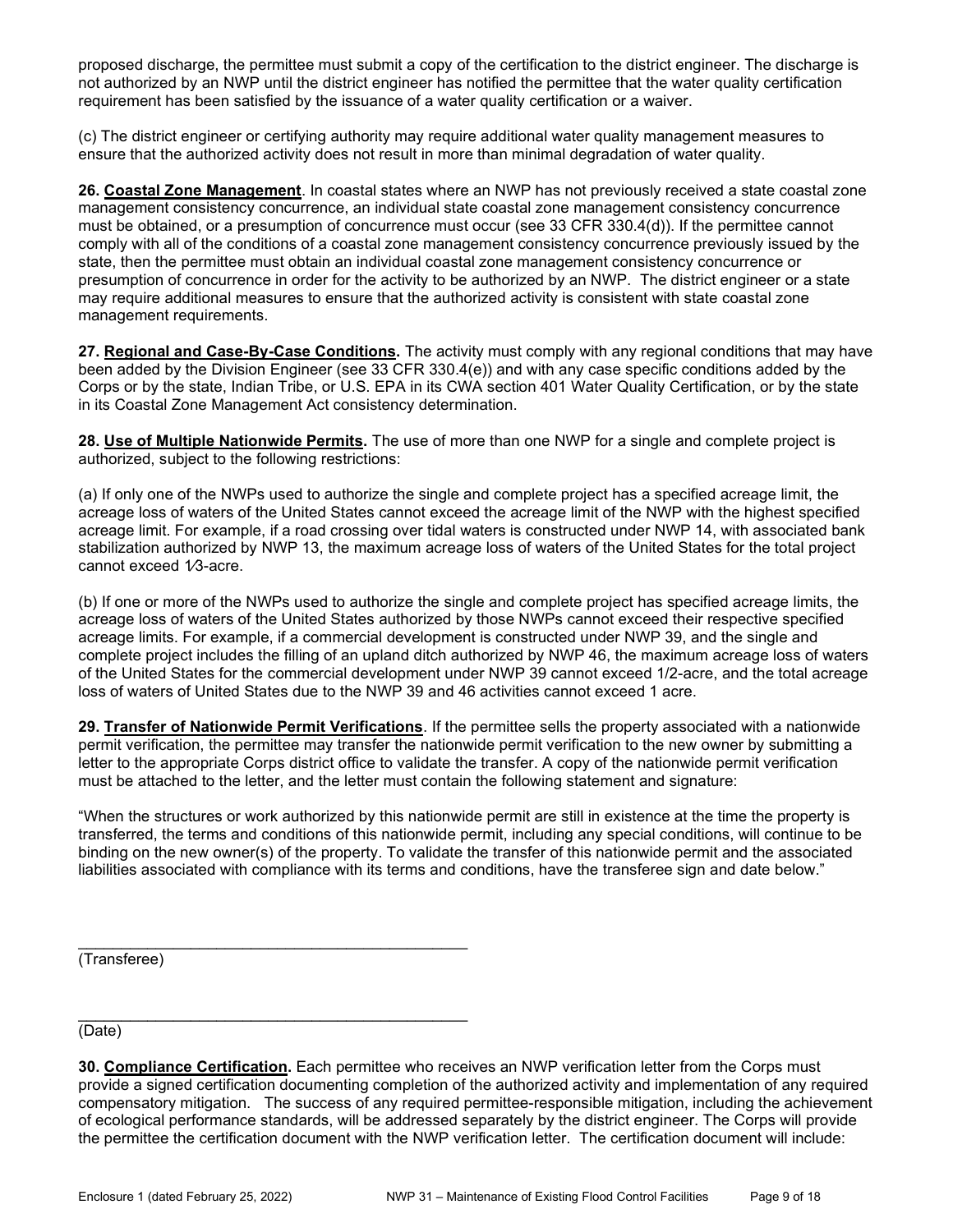(a) A statement that the authorized activity was done in accordance with the NWP authorization, including any general, regional, or activity-specific conditions;

(b) A statement that the implementation of any required compensatory mitigation was completed in accordance with the permit conditions. If credits from a mitigation bank or in-lieu fee program are used to satisfy the compensatory mitigation requirements, the certification must include the documentation required by 33 CFR 332.3(l)(3) to confirm that the permittee secured the appropriate number and resource type of credits; and

(c) The signature of the permittee certifying the completion of the activity and mitigation.

The completed certification document must be submitted to the district engineer within 30 days of completion of the authorized activity or the implementation of any required compensatory mitigation, whichever occurs later.

31. Activities Affecting Structures or Works Built by the United States. If an NWP activity also requires review by, or permission from, the Corps pursuant to 33 U.S.C. 408 because it will alter or temporarily or permanently occupy or use a U.S. Army Corps of Engineers (USACE) federally authorized Civil Works project (a "USACE project"), the prospective permittee must submit a pre-construction notification. See paragraph (b)(10) of general condition 32. An activity that requires section 408 permission and/or review is not authorized by an NWP until the appropriate Corps office issues the section 408 permission or completes its review to alter, occupy, or use the USACE project, and the district engineer issues a written NWP verification.

32. Pre-Construction Notification. (a) Timing. Where required by the terms of the NWP, the prospective permittee must notify the district engineer by submitting a pre-construction notification (PCN) as early as possible. The district engineer must determine if the PCN is complete within 30 calendar days of the date of receipt and, if the PCN is determined to be incomplete, notify the prospective permittee within that 30 day period to request the additional information necessary to make the PCN complete. The request must specify the information needed to make the PCN complete. As a general rule, district engineers will request additional information necessary to make the PCN complete only once. However, if the prospective permittee does not provide all of the requested information, then the district engineer will notify the prospective permittee that the PCN is still incomplete and the PCN review process will not commence until all of the requested information has been received by the district engineer. The prospective permittee shall not begin the activity until either:

(1) He or she is notified in writing by the district engineer that the activity may proceed under the NWP with any special conditions imposed by the district or division engineer; or

(2) 45 calendar days have passed from the district engineer's receipt of the complete PCN and the prospective permittee has not received written notice from the district or division engineer. However, if the permittee was required to notify the Corps pursuant to general condition 18 that listed species or critical habitat might be affected or are in the vicinity of the activity, or to notify the Corps pursuant to general condition 20 that the activity might have the potential to cause effects to historic properties, the permittee cannot begin the activity until receiving written notification from the Corps that there is "no effect" on listed species or "no potential to cause effects" on historic properties, or that any consultation required under Section 7 of the Endangered Species Act (see 33 CFR 330.4(f)) and/or section 106 of the National Historic Preservation Act (see 33 CFR 330.4(g)) has been completed. If the proposed activity requires a written waiver to exceed specified limits of an NWP, the permittee may not begin the activity until the district engineer issues the waiver. If the district or division engineer notifies the permittee in writing that an individual permit is required within 45 calendar days of receipt of a complete PCN, the permittee cannot begin the activity until an individual permit has been obtained. Subsequently, the permittee's right to proceed under the NWP may be modified, suspended, or revoked only in accordance with the procedure set forth in 33 CFR 330.5(d)(2).

(b) Contents of Pre-Construction Notification: The PCN must be in writing and include the following information:

(1) Name, address and telephone numbers of the prospective permittee;

(2) Location of the proposed activity;

(3) Identify the specific NWP or NWP(s) the prospective permittee wants to use to authorize the proposed activity;

(4) (i) A description of the proposed activity; the activity's purpose; direct and indirect adverse environmental effects the activity would cause, including the anticipated amount of loss of wetlands, other special aquatic sites, and other waters expected to result from the NWP activity, in acres, linear feet, or other appropriate unit of measure; a description of any proposed mitigation measures intended to reduce the adverse environmental effects caused by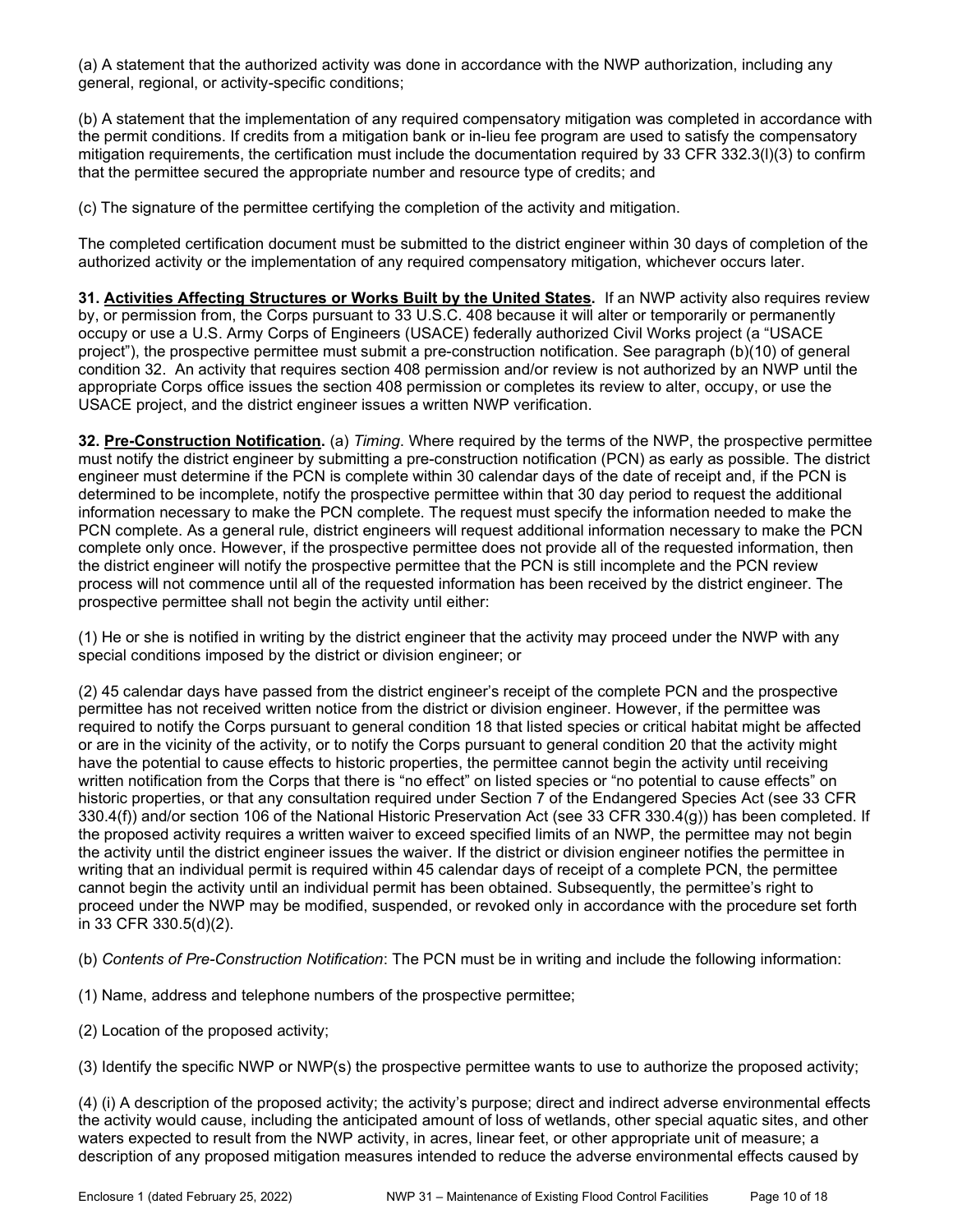the proposed activity; and any other NWP(s), regional general permit(s), or individual permit(s) used or intended to be used to authorize any part of the proposed project or any related activity, including other separate and distant crossings for linear projects that require Department of the Army authorization but do not require pre-construction notification. The description of the proposed activity and any proposed mitigation measures should be sufficiently detailed to allow the district engineer to determine that the adverse environmental effects of the activity will be no more than minimal and to determine the need for compensatory mitigation or other mitigation measures.

(ii) For linear projects where one or more single and complete crossings require pre-construction notification, the PCN must include the quantity of anticipated losses of wetlands, other special aquatic sites, and other waters for each single and complete crossing of those wetlands, other special aquatic sites, and other waters (including those single and complete crossings authorized by an NWP but do not require PCNs). This information will be used by the district engineer to evaluate the cumulative adverse environmental effects of the proposed linear project, and does not change those non-PCN NWP activities into NWP PCNs.

(iii) Sketches should be provided when necessary to show that the activity complies with the terms of the NWP. (Sketches usually clarify the activity and when provided results in a quicker decision. Sketches should contain sufficient detail to provide an illustrative description of the proposed activity (e.g., a conceptual plan), but do not need to be detailed engineering plans);

(5) The PCN must include a delineation of wetlands, other special aquatic sites, and other waters, such as lakes and ponds, and perennial and intermittent streams, on the project site. Wetland delineations must be prepared in accordance with the current method required by the Corps. The permittee may ask the Corps to delineate the special aquatic sites and other waters on the project site, but there may be a delay if the Corps does the delineation, especially if the project site is large or contains many wetlands, other special aquatic sites, and other waters. Furthermore, the 45-day period will not start until the delineation has been submitted to or completed by the Corps, as appropriate;

(6) If the proposed activity will result in the loss of greater than 1/10-acre of wetlands or 3/100-acre of stream bed and a PCN is required, the prospective permittee must submit a statement describing how the mitigation requirement will be satisfied, or explaining why the adverse environmental effects are no more than minimal and why compensatory mitigation should not be required. As an alternative, the prospective permittee may submit a conceptual or detailed mitigation plan.

(7) For non-federal permittees, if any listed species (or species proposed for listing) or designated critical habitat (or critical habitat proposed for such designation) might be affected or is in the vicinity of the activity, or if the activity is located in designated critical habitat (or critical habitat proposed for such designation), the PCN must include the name(s) of those endangered or threatened species (or species proposed for listing) that might be affected by the proposed activity or utilize the designated critical habitat (or critical habitat proposed for such designation) that might be affected by the proposed activity. For NWP activities that require pre-construction notification, Federal permittees must provide documentation demonstrating compliance with the Endangered Species Act;

(8) For non-federal permittees, if the NWP activity might have the potential to cause effects to a historic property listed on, determined to be eligible for listing on, or potentially eligible for listing on, the National Register of Historic Places, the PCN must state which historic property might have the potential to be affected by the proposed activity or include a vicinity map indicating the location of the historic property. For NWP activities that require preconstruction notification, Federal permittees must provide documentation demonstrating compliance with section 106 of the National Historic Preservation Act;

(9) For an activity that will occur in a component of the National Wild and Scenic River System, or in a river officially designated by Congress as a "study river" for possible inclusion in the system while the river is in an official study status, the PCN must identify the Wild and Scenic River or the "study river" (see general condition 16); and

(10) For an NWP activity that requires permission from, or review by, the Corps pursuant to 33 U.S.C. 408 because it will alter or temporarily or permanently occupy or use a U.S. Army Corps of Engineers federally authorized civil works project, the pre-construction notification must include a statement confirming that the project proponent has submitted a written request for section 408 permission from, or review by, the Corps office having jurisdiction over that USACE project.

(c) Form of Pre-Construction Notification: The nationwide permit pre-construction notification form (Form ENG 6082) should be used for NWP PCNs. A letter containing the required information may also be used. Applicants may provide electronic files of PCNs and supporting materials if the district engineer has established tools and procedures for electronic submittals.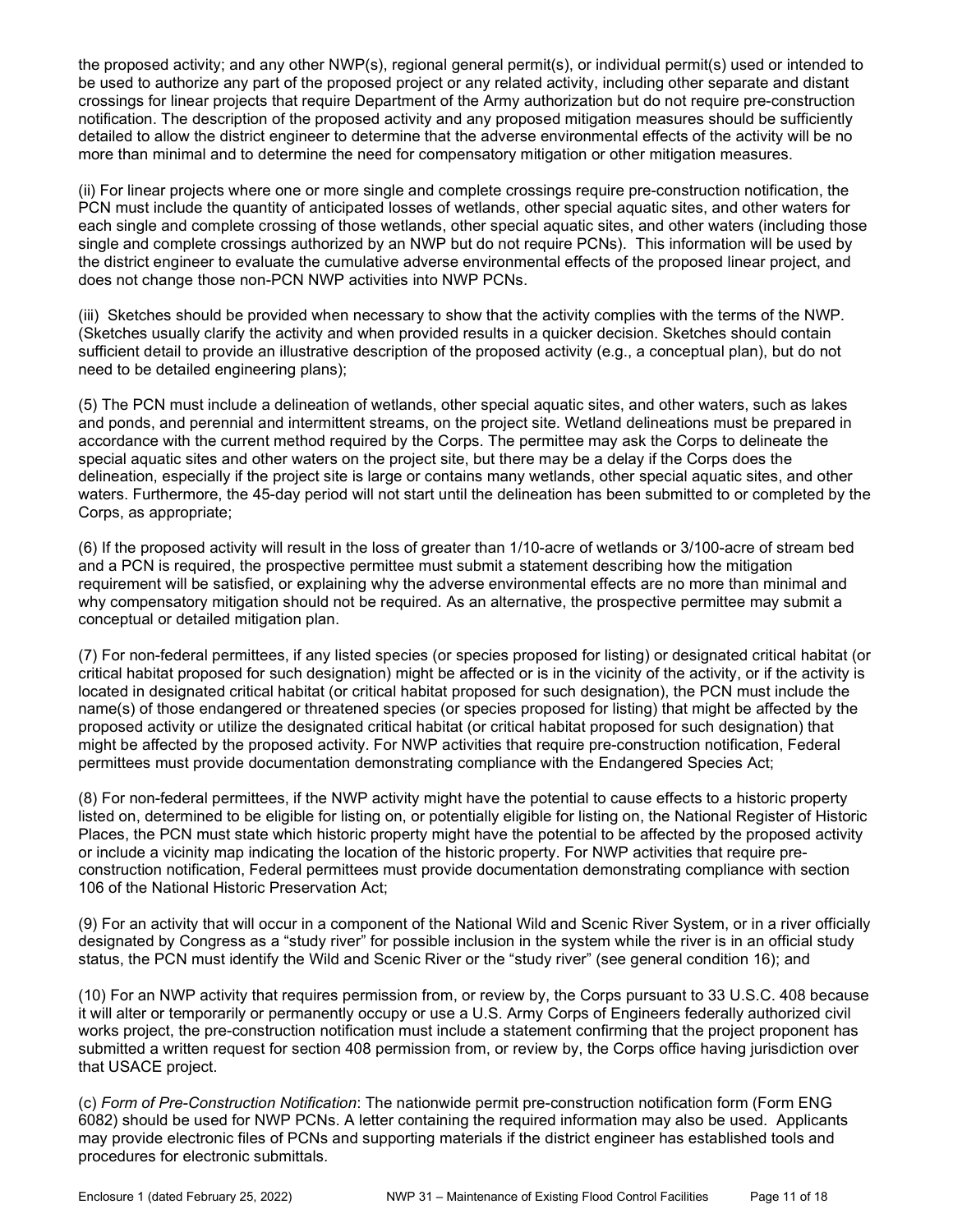(d) Agency Coordination: (1) The district engineer will consider any comments from Federal and state agencies concerning the proposed activity's compliance with the terms and conditions of the NWPs and the need for mitigation to reduce the activity's adverse environmental effects so that they are no more than minimal.

(2) Agency coordination is required for: (i) all NWP activities that require pre-construction notification and result in the loss of greater than 1/2-acre of waters of the United States; (ii) NWP 13 activities in excess of 500 linear feet, fills greater than one cubic yard per running foot, or involve discharges of dredged or fill material into special aquatic sites; and (iii) NWP 54 activities in excess of 500 linear feet, or that extend into the waterbody more than 30 feet from the mean low water line in tidal waters or the ordinary high water mark in the Great Lakes.

(3) When agency coordination is required, the district engineer will immediately provide (e.g., via e-mail, facsimile transmission, overnight mail, or other expeditious manner) a copy of the complete PCN to the appropriate Federal or state offices (FWS, state natural resource or water quality agency, EPA, and, if appropriate, the NMFS). With the exception of NWP 37, these agencies will have 10 calendar days from the date the material is transmitted to notify the district engineer via telephone, facsimile transmission, or e-mail that they intend to provide substantive, sitespecific comments. The comments must explain why the agency believes the adverse environmental effects will be more than minimal. If so contacted by an agency, the district engineer will wait an additional 15 calendar days before making a decision on the pre-construction notification. The district engineer will fully consider agency comments received within the specified time frame concerning the proposed activity's compliance with the terms and conditions of the NWPs, including the need for mitigation to ensure that the net adverse environmental effects of the proposed activity are no more than minimal. The district engineer will provide no response to the resource agency, except as provided below. The district engineer will indicate in the administrative record associated with each pre-construction notification that the resource agencies' concerns were considered. For NWP 37, the emergency watershed protection and rehabilitation activity may proceed immediately in cases where there is an unacceptable hazard to life or a significant loss of property or economic hardship will occur. The district engineer will consider any comments received to decide whether the NWP 37 authorization should be modified, suspended, or revoked in accordance with the procedures at 33 CFR 330.5.

(4) In cases of where the prospective permittee is not a Federal agency, the district engineer will provide a response to NMFS within 30 calendar days of receipt of any Essential Fish Habitat conservation recommendations, as required by section 305(b)(4)(B) of the Magnuson-Stevens Fishery Conservation and Management Act.

(5) Applicants are encouraged to provide the Corps with either electronic files or multiple copies of pre-construction notifications to expedite agency coordination.

### D. District Engineer's Decision

1. In reviewing the PCN for the proposed activity, the district engineer will determine whether the activity authorized by the NWP will result in more than minimal individual or cumulative adverse environmental effects or may be contrary to the public interest. If a project proponent requests authorization by a specific NWP, the district engineer should issue the NWP verification for that activity if it meets the terms and conditions of that NWP, unless he or she determines, after considering mitigation, that the proposed activity will result in more than minimal individual and cumulative adverse effects on the aquatic environment and other aspects of the public interest and exercises discretionary authority to require an individual permit for the proposed activity. For a linear project, this determination will include an evaluation of the single and complete crossings of waters of the United States that require PCNs to determine whether they individually satisfy the terms and conditions of the NWP(s), as well as the cumulative effects caused by all of the crossings of waters of the United States authorized by an NWP. If an applicant requests a waiver of an applicable limit, as provided for in NWPs 13, 36, or 54, the district engineer will only grant the waiver upon a written determination that the NWP activity will result in only minimal individual and cumulative adverse environmental effects.

2. When making minimal adverse environmental effects determinations the district engineer will consider the direct and indirect effects caused by the NWP activity. He or she will also consider the cumulative adverse environmental effects caused by activities authorized by an NWP and whether those cumulative adverse environmental effects are no more than minimal. The district engineer will also consider site specific factors, such as the environmental setting in the vicinity of the NWP activity, the type of resource that will be affected by the NWP activity, the functions provided by the aquatic resources that will be affected by the NWP activity, the degree or magnitude to which the aquatic resources perform those functions, the extent that aquatic resource functions will be lost as a result of the NWP activity (e.g., partial or complete loss), the duration of the adverse effects (temporary or permanent), the importance of the aquatic resource functions to the region (e.g., watershed or ecoregion), and mitigation required by the district engineer. If an appropriate functional or condition assessment method is available and practicable to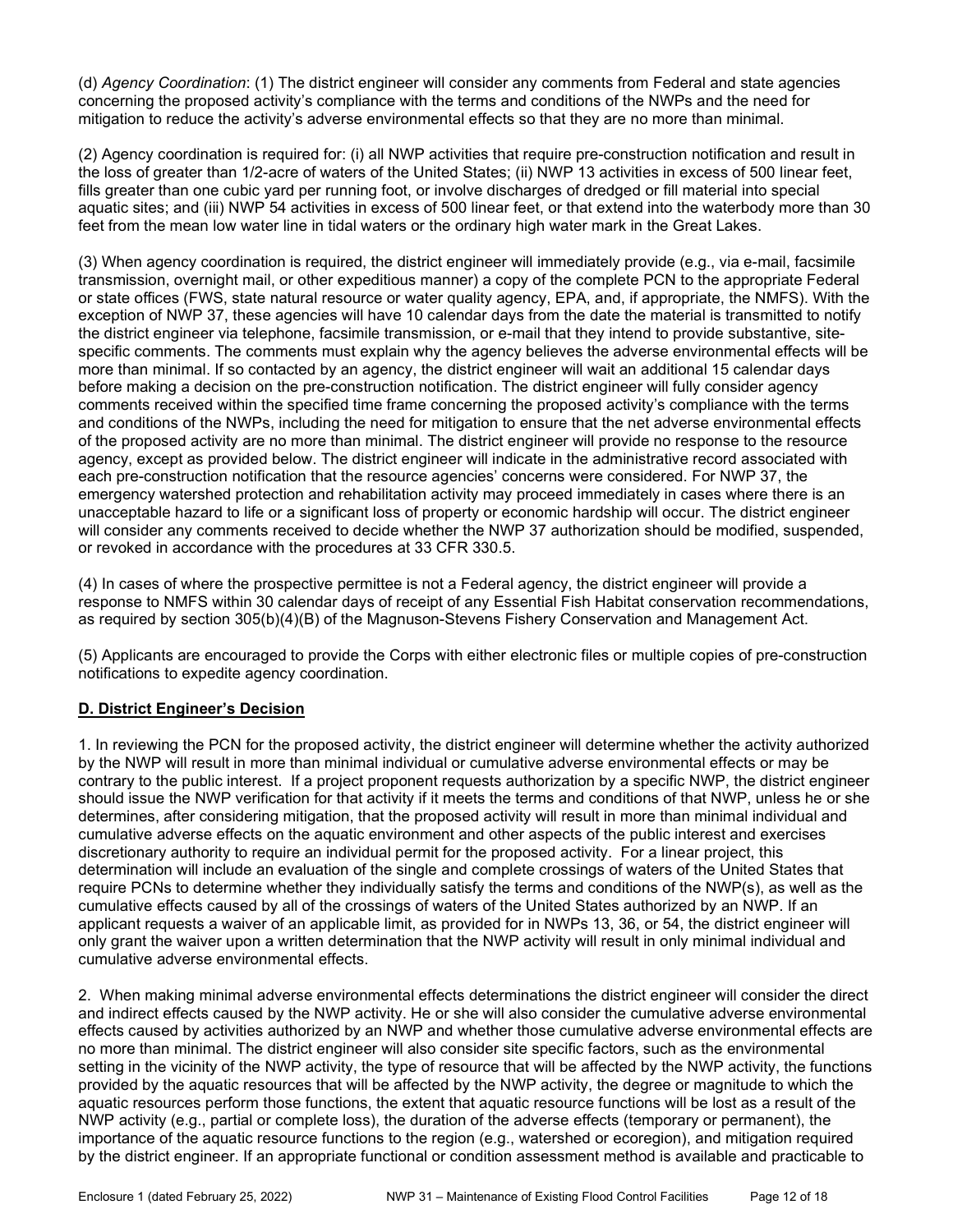use, that assessment method may be used by the district engineer to assist in the minimal adverse environmental effects determination. The district engineer may add case-specific special conditions to the NWP authorization to address site-specific environmental concerns.

3. If the proposed activity requires a PCN and will result in a loss of greater than 1/10-acre of wetlands or 3/100 acre of stream bed, the prospective permittee should submit a mitigation proposal with the PCN. Applicants may also propose compensatory mitigation for NWP activities with smaller impacts, or for impacts to other types of waters. The district engineer will consider any proposed compensatory mitigation or other mitigation measures the applicant has included in the proposal in determining whether the net adverse environmental effects of the proposed activity are no more than minimal. The compensatory mitigation proposal may be either conceptual or detailed. If the district engineer determines that the activity complies with the terms and conditions of the NWP and that the adverse environmental effects are no more than minimal, after considering mitigation, the district engineer will notify the permittee and include any activity-specific conditions in the NWP verification the district engineer deems necessary. Conditions for compensatory mitigation requirements must comply with the appropriate provisions at 33 CFR 332.3(k). The district engineer must approve the final mitigation plan before the permittee commences work in waters of the United States, unless the district engineer determines that prior approval of the final mitigation plan is not practicable or not necessary to ensure timely completion of the required compensatory mitigation. If the prospective permittee elects to submit a compensatory mitigation plan with the PCN, the district engineer will expeditiously review the proposed compensatory mitigation plan. The district engineer must review the proposed compensatory mitigation plan within 45 calendar days of receiving a complete PCN and determine whether the proposed mitigation would ensure that the NWP activity results in no more than minimal adverse environmental effects. If the net adverse environmental effects of the NWP activity (after consideration of the mitigation proposal) are determined by the district engineer to be no more than minimal, the district engineer will provide a timely written response to the applicant. The response will state that the NWP activity can proceed under the terms and conditions of the NWP, including any activity-specific conditions added to the NWP authorization by the district engineer.

4. If the district engineer determines that the adverse environmental effects of the proposed activity are more than minimal, then the district engineer will notify the applicant either: (a) that the activity does not qualify for authorization under the NWP and instruct the applicant on the procedures to seek authorization under an individual permit; (b) that the activity is authorized under the NWP subject to the applicant's submission of a mitigation plan that would reduce the adverse environmental effects so that they are no more than minimal; or (c) that the activity is authorized under the NWP with specific modifications or conditions. Where the district engineer determines that mitigation is required to ensure no more than minimal adverse environmental effects, the activity will be authorized within the 45-day PCN period (unless additional time is required to comply with general conditions 18, 20, and/or 31), with activity-specific conditions that state the mitigation requirements. The authorization will include the necessary conceptual or detailed mitigation plan or a requirement that the applicant submit a mitigation plan that would reduce the adverse environmental effects so that they are no more than minimal. When compensatory mitigation is required, no work in waters of the United States may occur until the district engineer has approved a specific mitigation plan or has determined that prior approval of a final mitigation plan is not practicable or not necessary to ensure timely completion of the required compensatory mitigation.

# E. Further Information

1. District engineers have authority to determine if an activity complies with the terms and conditions of an NWP.

2. NWPs do not obviate the need to obtain other federal, state, or local permits, approvals, or authorizations required by law.

- 3. NWPs do not grant any property rights or exclusive privileges.
- 4. NWPs do not authorize any injury to the property or rights of others.
- 5. NWPs do not authorize interference with any existing or proposed Federal project (see general condition 31).

### F. Nationwide Permit Definitions

Best management practices (BMPs): Policies, practices, procedures, or structures implemented to mitigate the adverse environmental effects on surface water quality resulting from development. BMPs are categorized as structural or non-structural.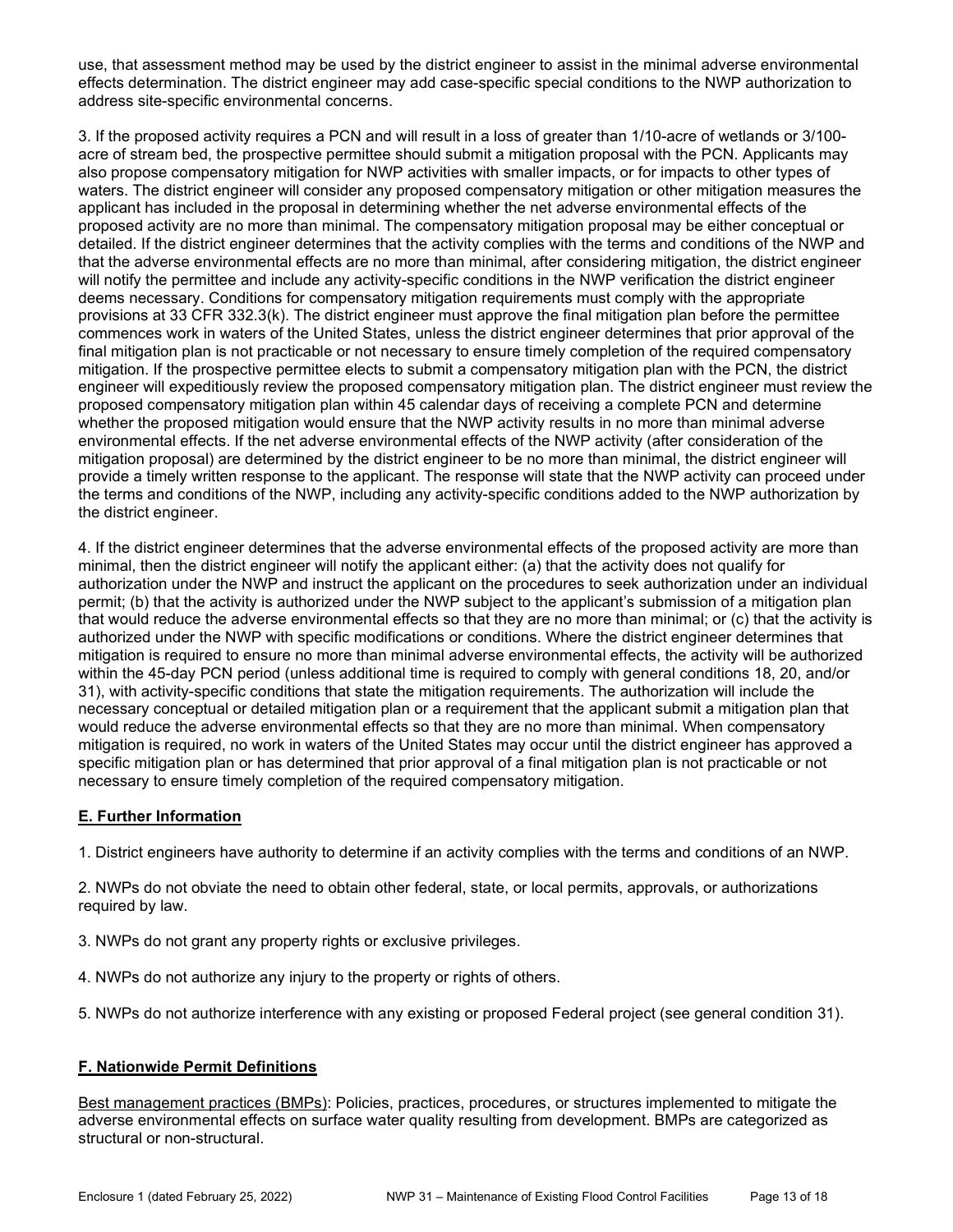Compensatory mitigation: The restoration (re-establishment or rehabilitation), establishment (creation), enhancement, and/or in certain circumstances preservation of aquatic resources for the purposes of offsetting unavoidable adverse impacts which remain after all appropriate and practicable avoidance and minimization has been achieved.

Currently serviceable: Useable as is or with some maintenance, but not so degraded as to essentially require reconstruction.

Direct effects: Effects that are caused by the activity and occur at the same time and place.

Discharge: The term "discharge" means any discharge of dredged or fill material into waters of the United States.

Ecological reference: A model used to plan and design an aquatic habitat and riparian area restoration, enhancement, or establishment activity under NWP 27. An ecological reference may be based on the structure, functions, and dynamics of an aquatic habitat type or a riparian area type that currently exists in the region where the proposed NWP 27 activity is located. Alternatively, an ecological reference may be based on a conceptual model for the aquatic habitat type or riparian area type to be restored, enhanced, or established as a result of the proposed NWP 27 activity. An ecological reference takes into account the range of variation of the aquatic habitat type or riparian area type in the region.

Enhancement: The manipulation of the physical, chemical, or biological characteristics of an aquatic resource to heighten, intensify, or improve a specific aquatic resource function(s). Enhancement results in the gain of selected aquatic resource function(s), but may also lead to a decline in other aquatic resource function(s). Enhancement does not result in a gain in aquatic resource area.

Establishment (creation): The manipulation of the physical, chemical, or biological characteristics present to develop an aquatic resource that did not previously exist at an upland site. Establishment results in a gain in aquatic resource area.

High Tide Line: The line of intersection of the land with the water's surface at the maximum height reached by a rising tide. The high tide line may be determined, in the absence of actual data, by a line of oil or scum along shore objects, a more or less continuous deposit of fine shell or debris on the foreshore or berm, other physical markings or characteristics, vegetation lines, tidal gages, or other suitable means that delineate the general height reached by a rising tide. The line encompasses spring high tides and other high tides that occur with periodic frequency but does not include storm surges in which there is a departure from the normal or predicted reach of the tide due to the piling up of water against a coast by strong winds such as those accompanying a hurricane or other intense storm.

Historic Property: Any prehistoric or historic district, site (including archaeological site), building, structure, or other object included in, or eligible for inclusion in, the National Register of Historic Places maintained by the Secretary of the Interior. This term includes artifacts, records, and remains that are related to and located within such properties. The term includes properties of traditional religious and cultural importance to an Indian tribe or Native Hawaiian organization and that meet the National Register criteria (36 CFR part 60).

Independent utility: A test to determine what constitutes a single and complete non-linear project in the Corps Regulatory Program. A project is considered to have independent utility if it would be constructed absent the construction of other projects in the project area. Portions of a multi-phase project that depend upon other phases of the project do not have independent utility. Phases of a project that would be constructed even if the other phases were not built can be considered as separate single and complete projects with independent utility.

Indirect effects: Effects that are caused by the activity and are later in time or farther removed in distance, but are still reasonably foreseeable.

Loss of waters of the United States: Waters of the United States that are permanently adversely affected by filling, flooding, excavation, or drainage because of the regulated activity. The loss of stream bed includes the acres of stream bed that are permanently adversely affected by filling or excavation because of the regulated activity. Permanent adverse effects include permanent discharges of dredged or fill material that change an aquatic area to dry land, increase the bottom elevation of a waterbody, or change the use of a waterbody. The acreage of loss of waters of the United States is a threshold measurement of the impact to jurisdictional waters or wetlands for determining whether a project may qualify for an NWP; it is not a net threshold that is calculated after considering compensatory mitigation that may be used to offset losses of aquatic functions and services. Waters of the United States temporarily filled, flooded, excavated, or drained, but restored to pre-construction contours and elevations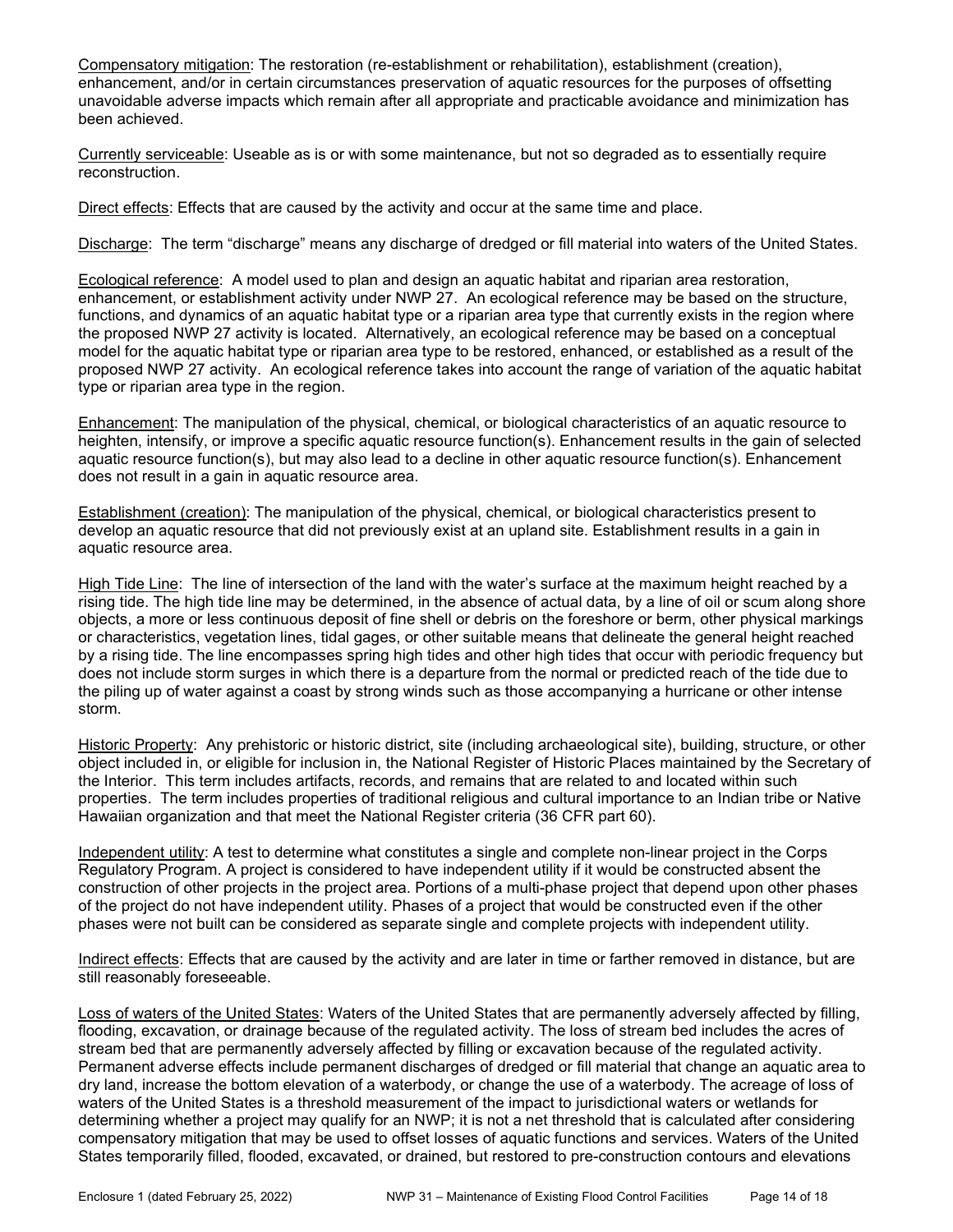after construction, are not included in the measurement of loss of waters of the United States. Impacts resulting from activities that do not require Department of the Army authorization, such as activities eligible for exemptions under section 404(f) of the Clean Water Act, are not considered when calculating the loss of waters of the United States.

Navigable waters: Waters subject to section 10 of the Rivers and Harbors Act of 1899. These waters are defined at 33 CFR part 329.

Non-tidal wetland: A non-tidal wetland is a wetland that is not subject to the ebb and flow of tidal waters. Non-tidal wetlands contiguous to tidal waters are located landward of the high tide line (i.e., spring high tide line).

Open water: For purposes of the NWPs, an open water is any area that in a year with normal patterns of precipitation has water flowing or standing above ground to the extent that an ordinary high water mark can be determined. Aquatic vegetation within the area of flowing or standing water is either non-emergent, sparse, or absent. Vegetated shallows are considered to be open waters. Examples of "open waters" include rivers, streams, lakes, and ponds.

Ordinary High Water Mark: The term ordinary high water mark means that line on the shore established by the fluctuations of water and indicated by physical characteristics such as a clear, natural line impressed on the bank, shelving, changes in the character of soil, destruction of terrestrial vegetation, the presence of litter and debris, or other appropriate means that consider the characteristics of the surrounding areas.

Perennial stream: A perennial stream has surface water flowing continuously year-round during a typical year.

Practicable: Available and capable of being done after taking into consideration cost, existing technology, and logistics in light of overall project purposes.

Pre-construction notification: A request submitted by the project proponent to the Corps for confirmation that a particular activity is authorized by nationwide permit. The request may be a permit application, letter, or similar document that includes information about the proposed work and its anticipated environmental effects. Preconstruction notification may be required by the terms and conditions of a nationwide permit, or by regional conditions. A pre-construction notification may be voluntarily submitted in cases where pre-construction notification is not required and the project proponent wants confirmation that the activity is authorized by nationwide permit.

Preservation: The removal of a threat to, or preventing the decline of, aquatic resources by an action in or near those aquatic resources. This term includes activities commonly associated with the protection and maintenance of aquatic resources through the implementation of appropriate legal and physical mechanisms. Preservation does not result in a gain of aquatic resource area or functions.

Re-establishment: The manipulation of the physical, chemical, or biological characteristics of a site with the goal of returning natural/historic functions to a former aquatic resource. Re-establishment results in rebuilding a former aquatic resource and results in a gain in aquatic resource area and functions.

Rehabilitation: The manipulation of the physical, chemical, or biological characteristics of a site with the goal of repairing natural/historic functions to a degraded aquatic resource. Rehabilitation results in a gain in aquatic resource function, but does not result in a gain in aquatic resource area.

Restoration: The manipulation of the physical, chemical, or biological characteristics of a site with the goal of returning natural/historic functions to a former or degraded aquatic resource. For the purpose of tracking net gains in aquatic resource area, restoration is divided into two categories: re-establishment and rehabilitation.

Riffle and pool complex: Riffle and pool complexes are special aquatic sites under the 404(b)(1) Guidelines. Riffle and pool complexes sometimes characterize steep gradient sections of streams. Such stream sections are recognizable by their hydraulic characteristics. The rapid movement of water over a course substrate in riffles results in a rough flow, a turbulent surface, and high dissolved oxygen levels in the water. Pools are deeper areas associated with riffles. A slower stream velocity, a streaming flow, a smooth surface, and a finer substrate characterize pools.

Riparian areas: Riparian areas are lands next to streams, lakes, and estuarine-marine shorelines. Riparian areas are transitional between terrestrial and aquatic ecosystems, through which surface and subsurface hydrology connects riverine, lacustrine, estuarine, and marine waters with their adjacent wetlands, non-wetland waters, or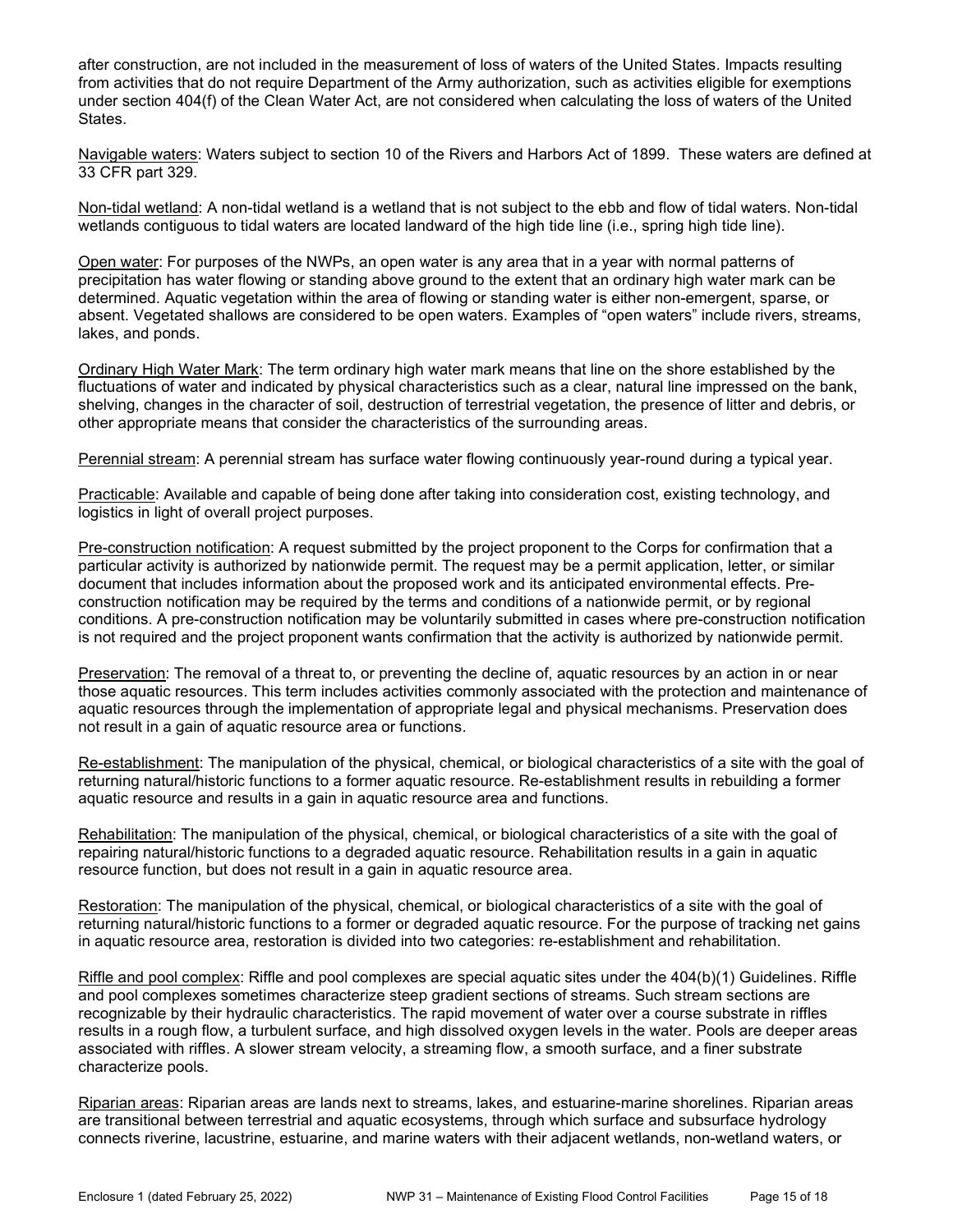uplands. Riparian areas provide a variety of ecological functions and services and help improve or maintain local water quality. (See general condition 23.)

Shellfish seeding: The placement of shellfish seed and/or suitable substrate to increase shellfish production. Shellfish seed consists of immature individual shellfish or individual shellfish attached to shells or shell fragments (i.e., spat on shell). Suitable substrate may consist of shellfish shells, shell fragments, or other appropriate materials placed into waters for shellfish habitat.

Single and complete linear project: A linear project is a project constructed for the purpose of getting people, goods, or services from a point of origin to a terminal point, which often involves multiple crossings of one or more waterbodies at separate and distant locations. The term "single and complete project" is defined as that portion of the total linear project proposed or accomplished by one owner/developer or partnership or other association of owners/developers that includes all crossings of a single water of the United States (i.e., a single waterbody) at a specific location. For linear projects crossing a single or multiple waterbodies several times at separate and distant locations, each crossing is considered a single and complete project for purposes of NWP authorization. However, individual channels in a braided stream or river, or individual arms of a large, irregularly shaped wetland or lake, etc., are not separate waterbodies, and crossings of such features cannot be considered separately.

Single and complete non-linear project: For non-linear projects, the term "single and complete project" is defined at 33 CFR 330.2(i) as the total project proposed or accomplished by one owner/developer or partnership or other association of owners/developers. A single and complete non-linear project must have independent utility (see definition of "independent utility"). Single and complete non-linear projects may not be "piecemealed" to avoid the limits in an NWP authorization.

Stormwater management: Stormwater management is the mechanism for controlling stormwater runoff for the purposes of reducing downstream erosion, water quality degradation, and flooding and mitigating the adverse effects of changes in land use on the aquatic environment.

Stormwater management facilities: Stormwater management facilities are those facilities, including but not limited to, stormwater retention and detention ponds and best management practices, which retain water for a period of time to control runoff and/or improve the quality (i.e., by reducing the concentration of nutrients, sediments, hazardous substances and other pollutants) of stormwater runoff.

Stream bed: The substrate of the stream channel between the ordinary high water marks. The substrate may be bedrock or inorganic particles that range in size from clay to boulders. Wetlands contiguous to the stream bed, but outside of the ordinary high water marks, are not considered part of the stream bed.

Stream channelization: The manipulation of a stream's course, condition, capacity, or location that causes more than minimal interruption of normal stream processes. A channelized jurisdictional stream remains a water of the United States.

Structure: An object that is arranged in a definite pattern of organization. Examples of structures include, without limitation, any pier, boat dock, boat ramp, wharf, dolphin, weir, boom, breakwater, bulkhead, revetment, riprap, jetty, artificial island, artificial reef, permanent mooring structure, power transmission line, permanently moored floating vessel, piling, aid to navigation, or any other manmade obstacle or obstruction.

Tidal wetland: A tidal wetland is a jurisdictional wetland that is inundated by tidal waters. Tidal waters rise and fall in a predictable and measurable rhythm or cycle due to the gravitational pulls of the moon and sun. Tidal waters end where the rise and fall of the water surface can no longer be practically measured in a predictable rhythm due to masking by other waters, wind, or other effects. Tidal wetlands are located channelward of the high tide line.

Tribal lands: Any lands title to which is either: 1) held in trust by the United States for the benefit of any Indian tribe or individual; or 2) held by any Indian tribe or individual subject to restrictions by the United States against alienation.

Tribal rights: Those rights legally accruing to a tribe or tribes by virtue of inherent sovereign authority, unextinguished aboriginal title, treaty, statute, judicial decisions, executive order or agreement, and that give rise to legally enforceable remedies.

Vegetated shallows: Vegetated shallows are special aquatic sites under the 404(b)(1) Guidelines. They are areas that are permanently inundated and under normal circumstances have rooted aquatic vegetation, such as seagrasses in marine and estuarine systems and a variety of vascular rooted plants in freshwater systems.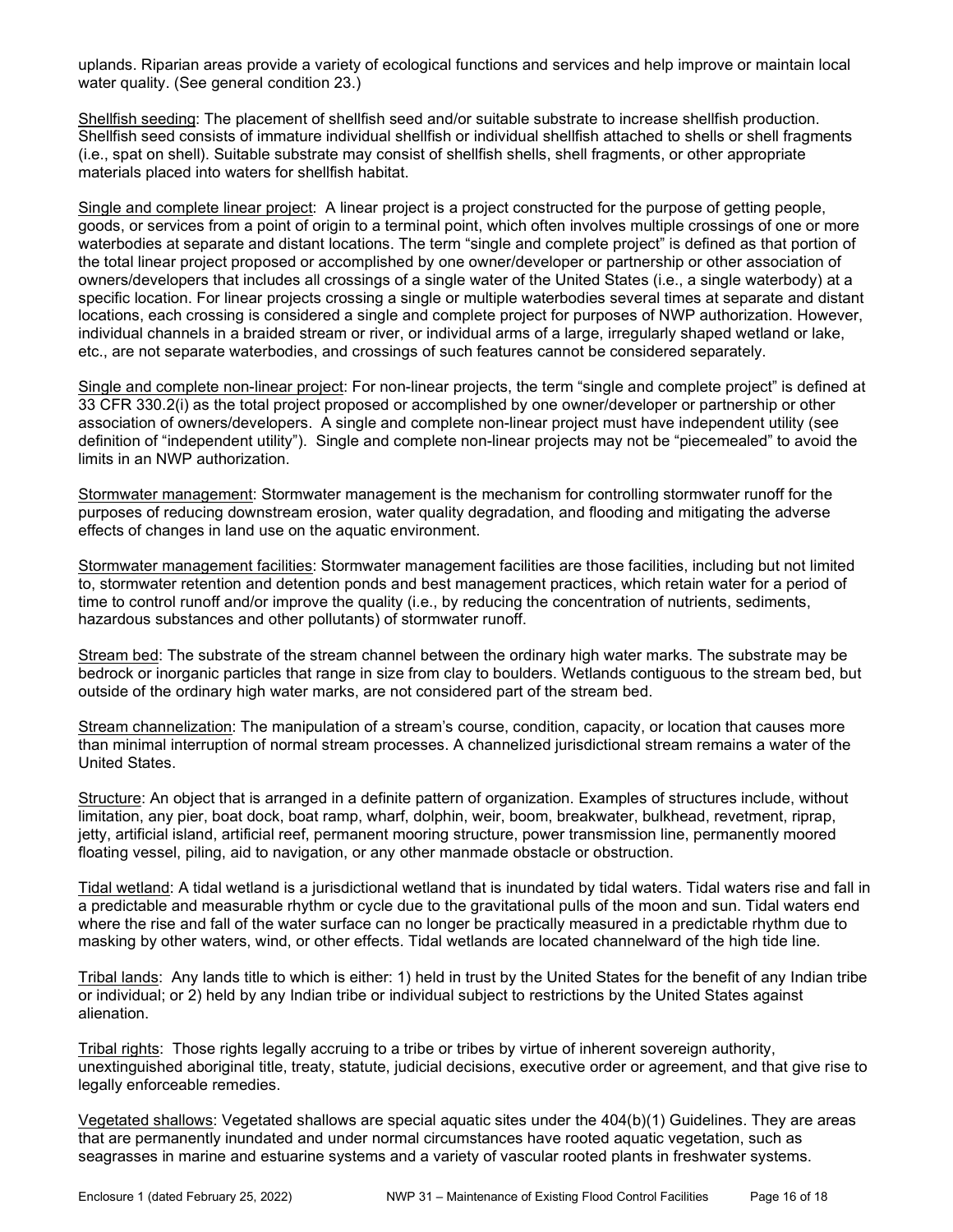Waterbody: For purposes of the NWPs, a waterbody is a "water of the United States." If a wetland is adjacent to a waterbody determined to be a water of the United States, that waterbody and any adjacent wetlands are considered together as a single aquatic unit (see 33 CFR 328.4(c)(2)).

### G. Nationwide Permit Regional Conditions (Arizona)

- 1. The permittee shall submit a pre-construction notification (PCN) for all 2021 NWPs, in accordance with General Condition 32, in the following circumstances:
	- a. Activities that would result in a loss\* of waters of the United States within all perennial and intermittent waterbodies and special aquatic sites. (Refer to Regional Condition 2 for restrictions in special aquatic sites within the state of Arizona.)
	- b. Activities resulting in a discharge of dredged or fill material in waters of the U.S. on Tribal Lands\*\*;
	- c. All waterbodies designated by the Arizona Department of Environmental Quality as Outstanding Arizona Waters (OAWs), within 1600 meters (or 1 mile) upstream and/or 800 meters (1/2 mile) downstream of a designated OAW, and on tributaries to OAWs within 1600 meters of the OAW (see http://www.azdeq.gov/index.html).
	- d. All waterbodies designated by the Arizona Department of Environmental Quality as 303(d)-impaired surface waters, within 1600 meters (or 1 mile) upstream and/or 800 meters (1/2 mile) downstream of a designated impaired surface water, and on tributaries to impaired waters within 1600 meters of the impaired water (see http://www.azdeq.gov/index.html).
- 2. All 2021 NWPs are revoked in the state of Arizona for activities in wetlands, mudflats, vegetated shallows, or riffle and pool complexes, as defined at 40 CFR Part 230.40-45, resulting in a loss\* of waters of the United States greater than 0.10 acre.

\* "Loss" means waters of the United States that are permanently adversely affected by filling, flooding, excavation, or drainage because of the regulated activity.

\*\*"Tribal Lands" refers to any lands title to which is either: 1) held in trust by the United States for the benefit of any Indian tribe or individual; or 2) held by any Indian tribe or individual subject to restrictions by the United States against alienation.

NOTE: Regional Conditions on the Navajo Nation may be found at

https://www.spa.usace.army.mil/Portals/16/docs/civilworks/regulatory/publicnotices/Navajo%20Nation/2021%20NW P%20Reissuance\_Final%20Public%20Notice\_Navajo%20Nation.pdf?ver=Y05br0Ih59RLEwptpfmJOA%3d%3d.

#### H. 401 Water Quality Certification (401 WQC)

 A 401 WQC is mandatory for any activity that requires a Clean Water Act Section 404 permit. A 401 WQC is required prior to discharging any dredged or fill material into a water of the United States. Only one of the following 401 WQCs listed below will apply to your project. The geographical location of your project will determine which 401 WQC is applicable. The 401 WQCs issued for this NWP will remain in effect through March 14, 2026.

 On all "Non-Tribal Lands", lands that are not part of federally recognized Indian Reservation, the Arizona Department of Environmental Quality (ADEQ) is the agency responsible for issuing the 401 WQC.

 On all "Tribal Lands", lands that are part of a federally recognized Indian Reservation, the U.S. Environmental Protection Agency (EPA) is responsible for issuing the 401 WQC except where EPA has delegated the 401 WQC authority.

 If "Individual Certification" is required you must apply for, receive, and comply with the 401 WQC issued by ADEQ, EPA, or the appropriate Tribe.

#### Non-tribal Lands - 401 ADEQ WQCs\*

Arizona Department of Environmental Quality Christian Certified for all projects, except ADEQ